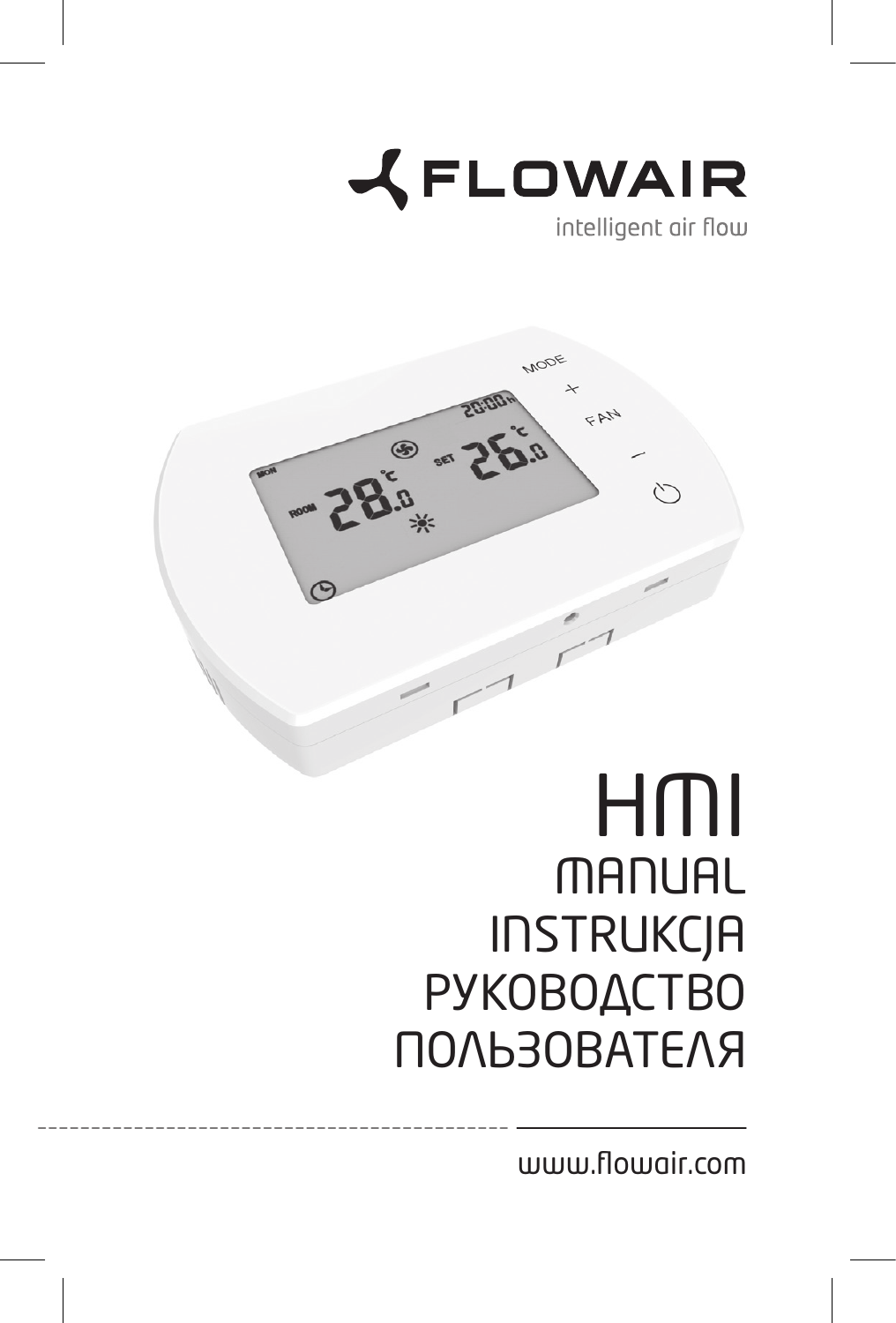This documentation contains key information for HMI controller safety electrical connection and configuration guidelines.

#### **For your safety it is recommended to comprehensive study HMI manual, before any operations related to electrical connection.**

It is suggested to keep this HMI manual for later use.

The manufacturer reserves the right to make revisions and changes in the operation manual at any time and without notice, and also to make changes in the device without influencing its operation.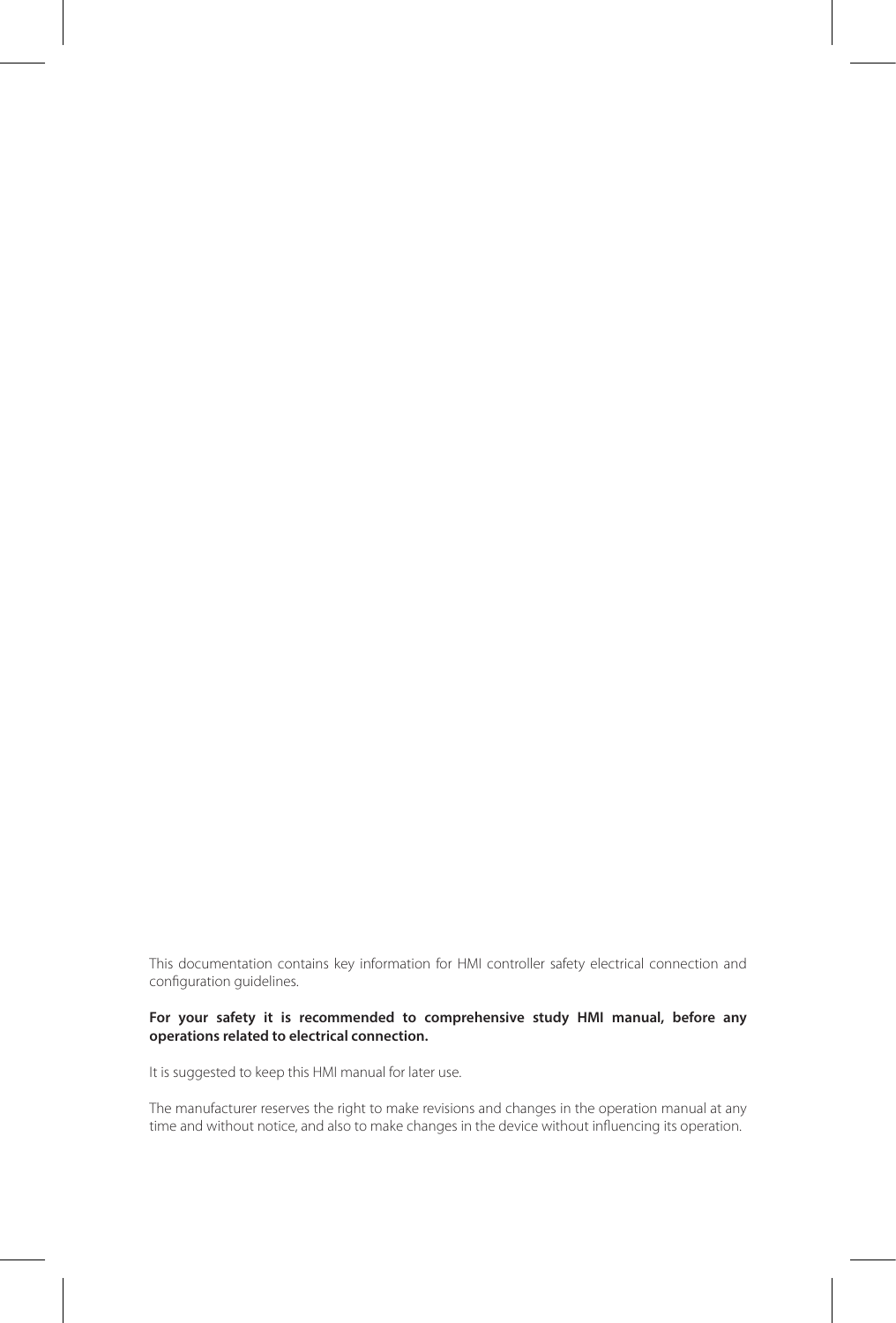## TABLE OF CONTENTS

| $\mathcal{L}$  |  |
|----------------|--|
| 3.             |  |
| 4.             |  |
| 5.             |  |
| 6.             |  |
| 7 <sub>1</sub> |  |
| 8.             |  |
| 9.             |  |
|                |  |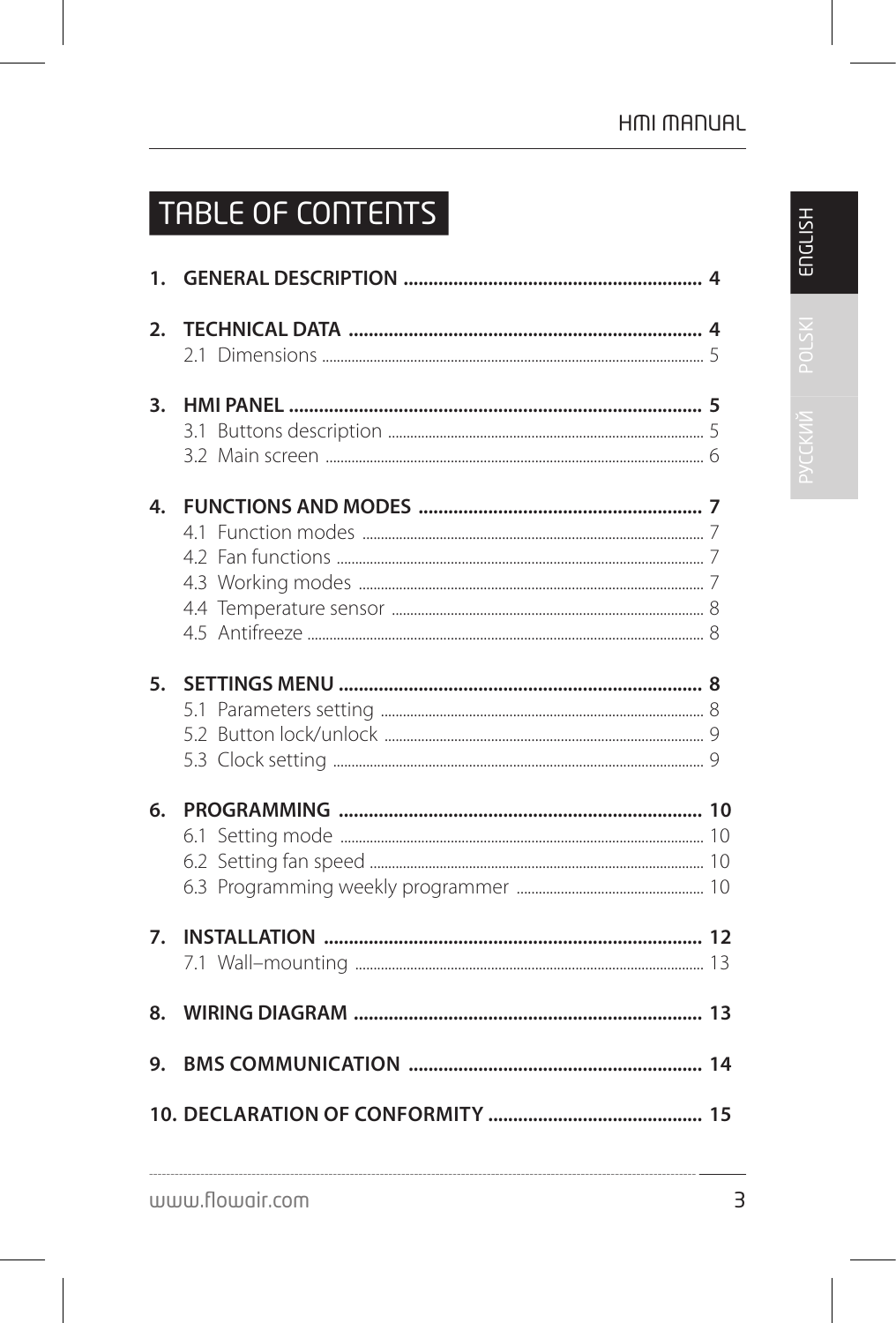## 1. GENERAL DESCRIPTION

- HMI controller is compatible with LEO FB V–type water heaters.
- Automatic or manual 3–step fan speed adjustment.
- Control room temperature (by opening/closing the valve, or by adiusting air volume automatically).
- Antifreeze mode protection against dropping room temperature below critical level.
- HMI controls up to 6 LEO V-type units (it is required to use RX signal distributor while connecting more than one unit).
- Possibility to connect external NTC temperature sensor.

## 2. TECHNICAL DATA

| Power supply                   | 230VAC/50Hz                                 |
|--------------------------------|---------------------------------------------|
| Regulation                     | Panel buttons / LCD display                 |
| Setpoint range                 | $+5 \div +40^{\circ}$ C                     |
| Speed of the fan control range | 3 steps                                     |
| Storage conditions temperature | $-10 \div +60^{\circ}$ C                    |
| Ambient temperature range      | $0 \div +50^{\circ}$ C                      |
| Temperature sensor             | Built-in internal/<br>external NTC (option) |
| IP                             | 20                                          |
| Montage                        | surface                                     |
| Casing                         | ABS & Acrylic material                      |
| Weekly programmer              | ON: 5d+2d. OFF                              |
| Rated switching power          | 830 W (single-phase motor)                  |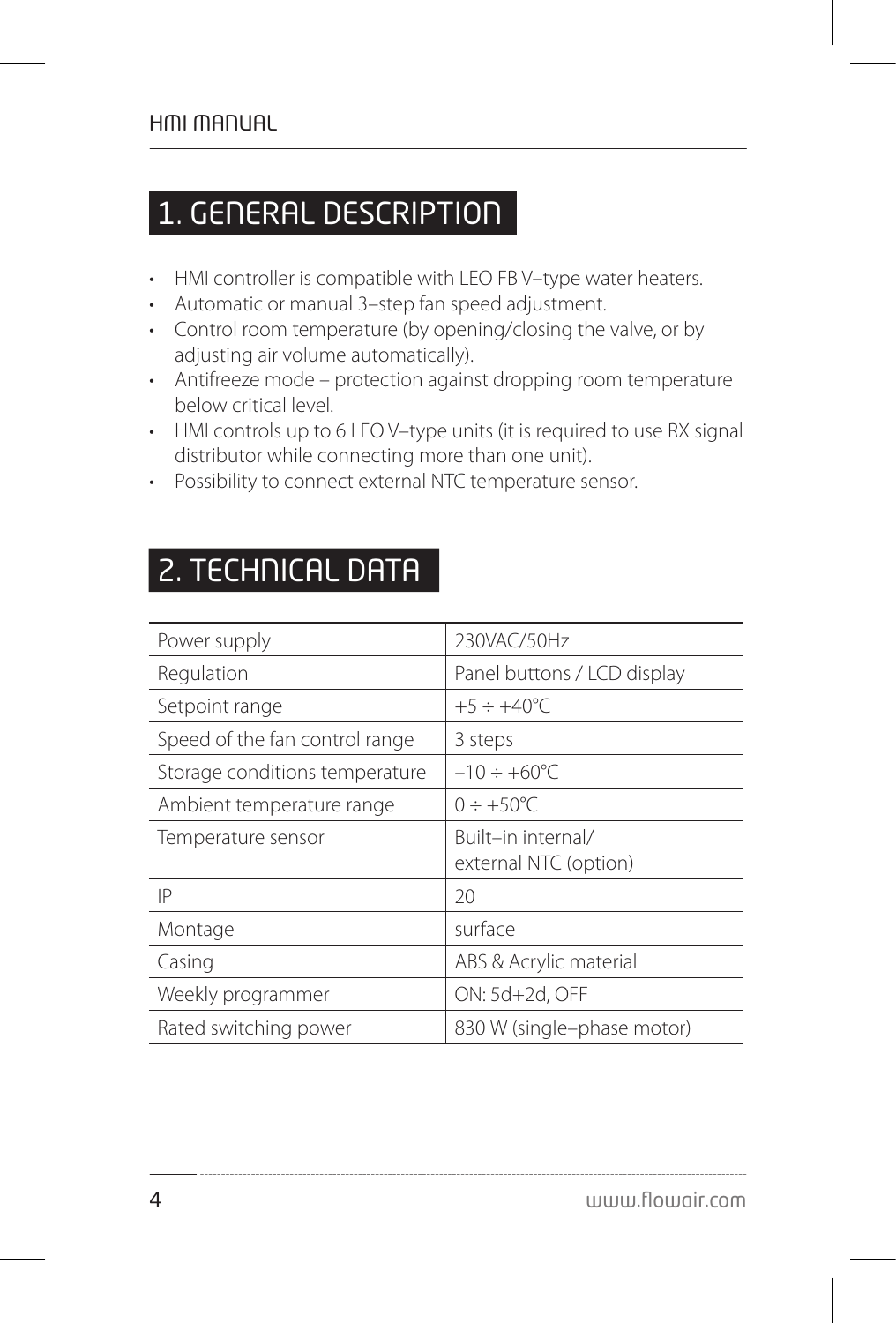ENGLISH

## **2.1 Dimensions**



## 3. HMI PANEL

## **3.1 Buttons description**



- 15. Mode changing button
- 16. Changing the fan speed button
- 17. Power ON/OFF button
- 18. Temprature up button (or parameters setting)
- 19. Temprature down button (or parameters setting)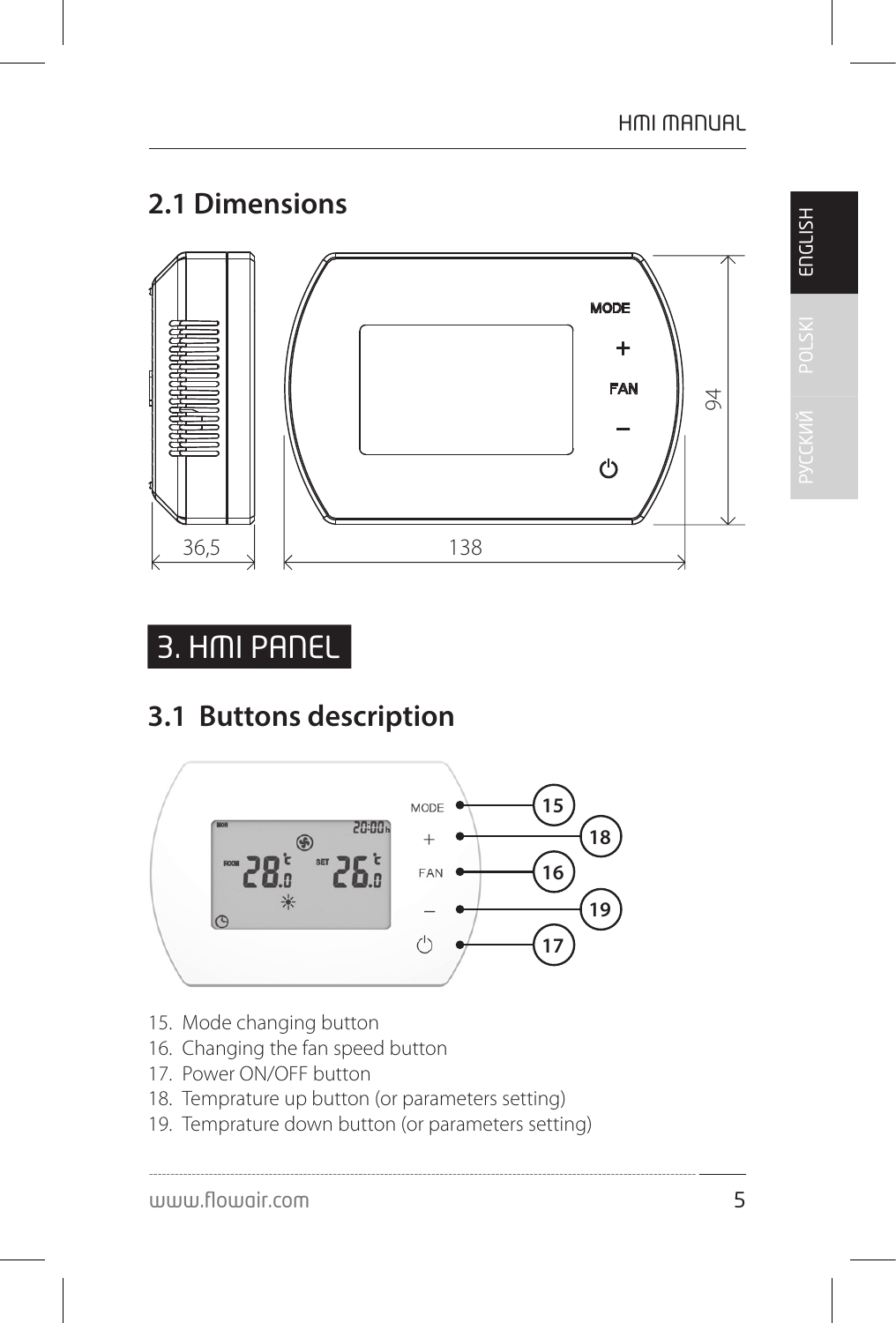### **3.2 Main screen**



- 1. Fan Speed: LOW, MED, HI and AUTO<br>2. ROOM TEMP or NTC EXTERNAL SENS
- 2. ROOM TEMP. or NTC EXTERNAL SENSOR TEMP. (measured temperature)
- 3. SET TEMP. (desired temperature)
- 4. Cooling Mode
- 5. Heating Mode
- 6. Weekday
- 7. Clock
- 8. Buttons Lock
- 9. ON/OFF Status of time zones
- 10. Automatic programable mode
- 11. Manual mode
- 12. 6 Time Zones for each day
- 13. Anti–freeze indication
- 14. Ventilation Mode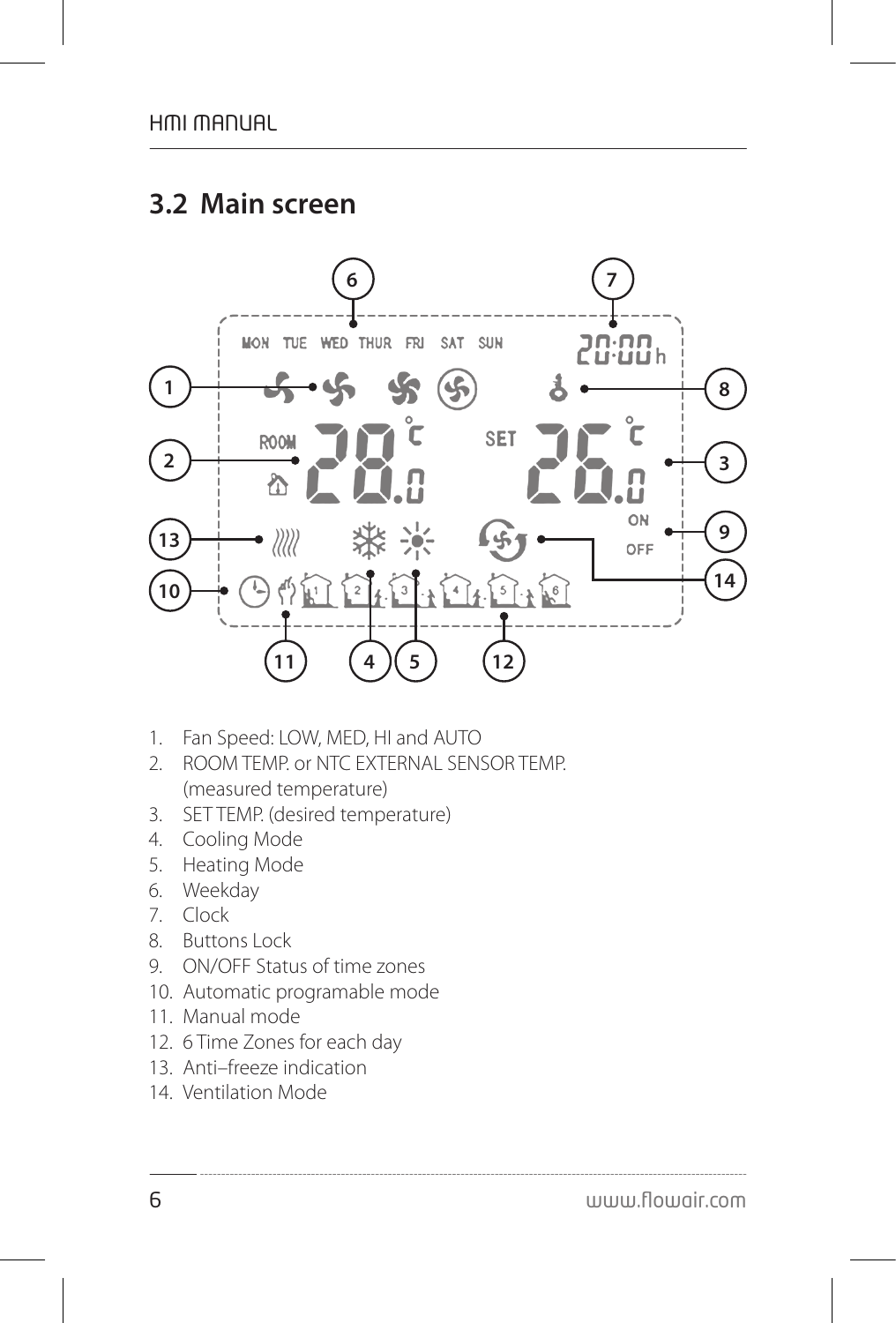HMI MANUAL

## 4. FUNCTIONS AND MODES

#### **4.1 Function modes**

**MANUAL MODE** – Fan is operating with chosen speed (LOW, MED or HI). There are three additional modes: Heating, Cooling and Ventilation. According to set temperature, valve is opened/closed.

**AUTOMATIC MODE** – air volume V is regulated automatically depending on differential between pre–set Set Temperature (3) and measured Room Temperature (2) (there is no possibility to change fan speed manually). **In this mode there is possibility to resign from the valve, heating source will control flow and proper temperature of water.** 

#### **4.2 Fan function**

To choose fan function see point 5.1.

**Continuous** – after reaching pre–set temperature (3) valve is closed, fan operating with: MANUAL MODE - pre set speed (1) AUTO MODE - low speed

**Thermostatic** – after reaching pre–set temperature (3) valve is closed, fan stops operating.

#### **4.3 Working mode**

**Heating** – valve is open and fan is on when Room Temp. < Set Temp. **Cooling** – valve is open and fan is on when Room Temp. > Set Temp. **Ventilation** – fan is turned ON and operate with pre–set V.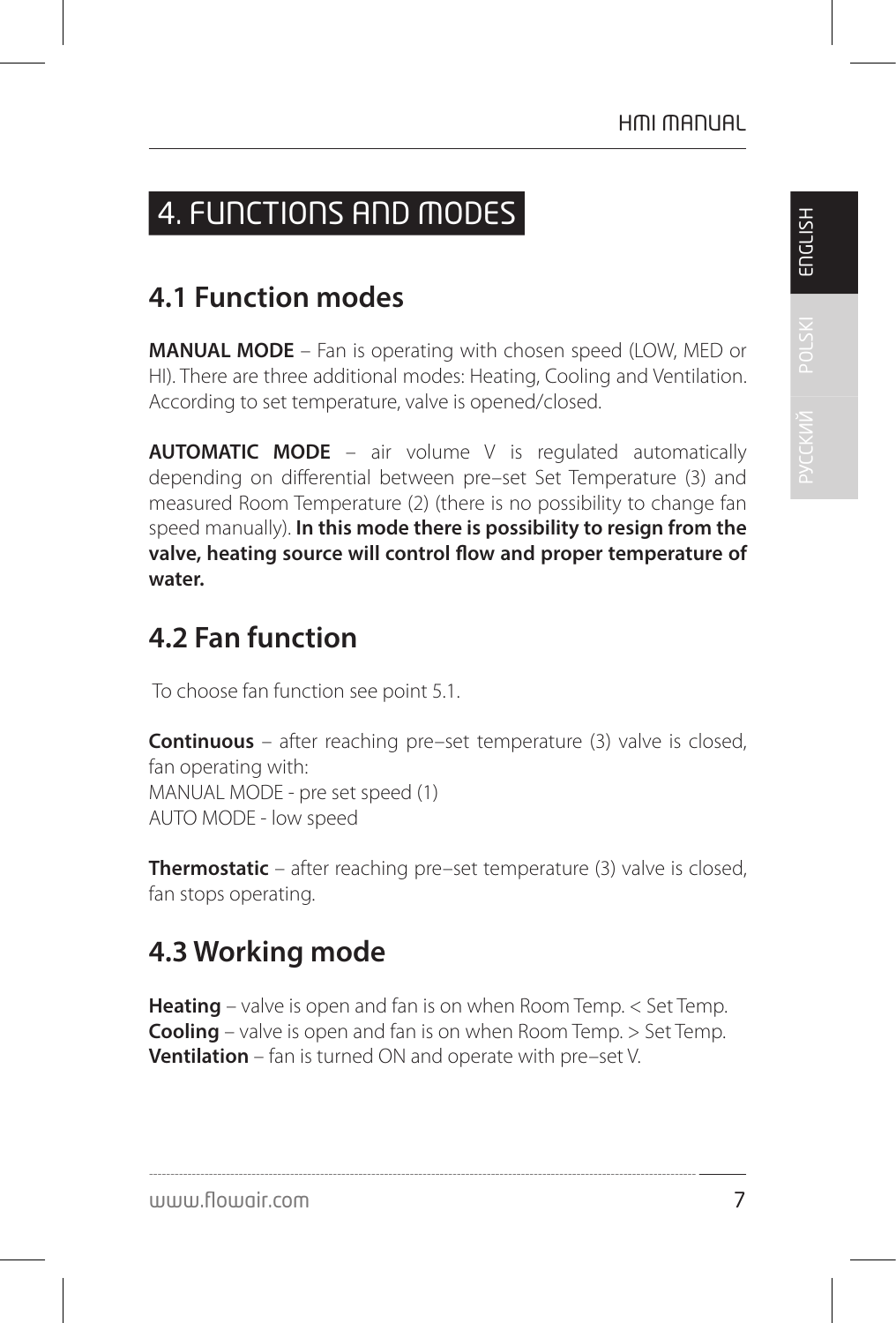#### **4.4 Temperature sensor**

To choose sensor see point 5.1.

**Internal** – room temperature is measured by built–in sensor.

**External** – room temperature measured by external sensor NTC (optional). It is possible to connect one external NTC sensor to one HMI.

#### **NOTE!**

Alarm will appear if there is error with internal or external temperature sensor: **E0**.

### **4.5 Antifreeze**

When external sensor or internal sensor detect temperature below 5°C (default setting), valve and fan is about to open immediately even if the thermostat is set on OFF status.

## 5. SETTINGS MENU

### **5.1 Parameters setting**

- When HMI is switched off, press and hold MODE for 3 seconds.
- To change option use MODE button.
- To change value use +/- buttons.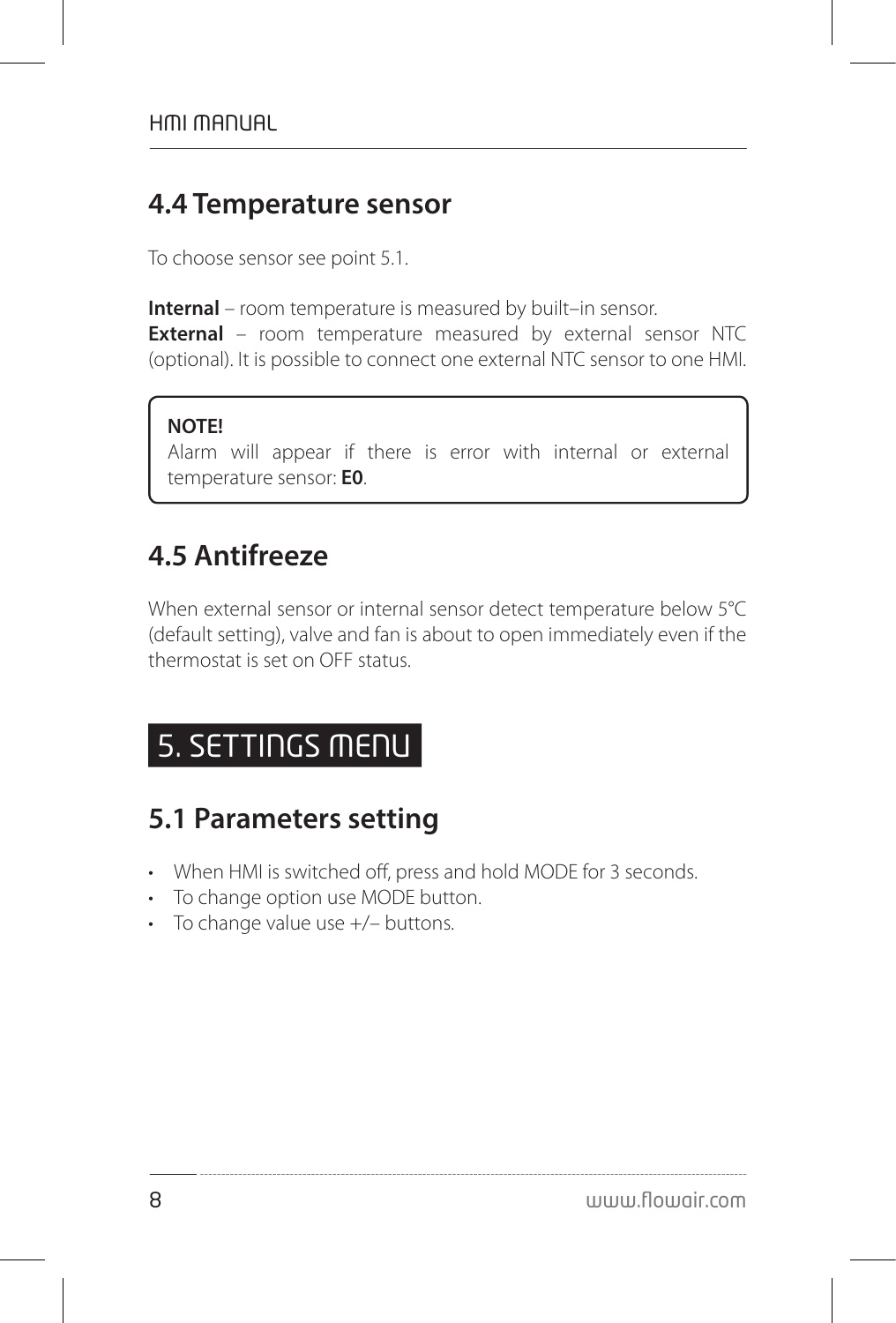| Menu<br>setting | Option                     | Value                                                     |
|-----------------|----------------------------|-----------------------------------------------------------|
|                 | Temperature<br>calibration | $-9^{\circ}$ C ~ +9 $^{\circ}$ C                          |
| $\mathcal{P}$   | Fan status                 | C1: Thermostatic mode<br>C <sub>2</sub> : Continuous mode |
| 3               | Temperature<br>sensor      | 0: Internal Sensor<br>1: External Sensor NTC              |
| $\overline{4}$  | <b>Antifreeze</b>          | $0:$ Off<br>1:On                                          |
| 5               | Antifreeze                 | +5°C ~ +10°C                                              |
| 6               | Modbus ID setting          | $1 - 247(01 - F7)$                                        |
| 6               | Parity                     | 0: None<br>$1:$ Odd<br>2: Even                            |

### **5.2 Button lock/unlock**

- To LOCK all buttons press and hold + and then buttons for 5 seconds.
- To UNLOCK all buttons press and hold + and then buttons for 5 seconds.

### **5.3 Clock setting**

- When HMI controller is turned off, press and hold FAN button for 3 seconds and enter into time clock setting.
- Option sequence as follows: hour, minute weekday.
- To change option use FAN button.
- To change value use + and buttons.

ENGLISH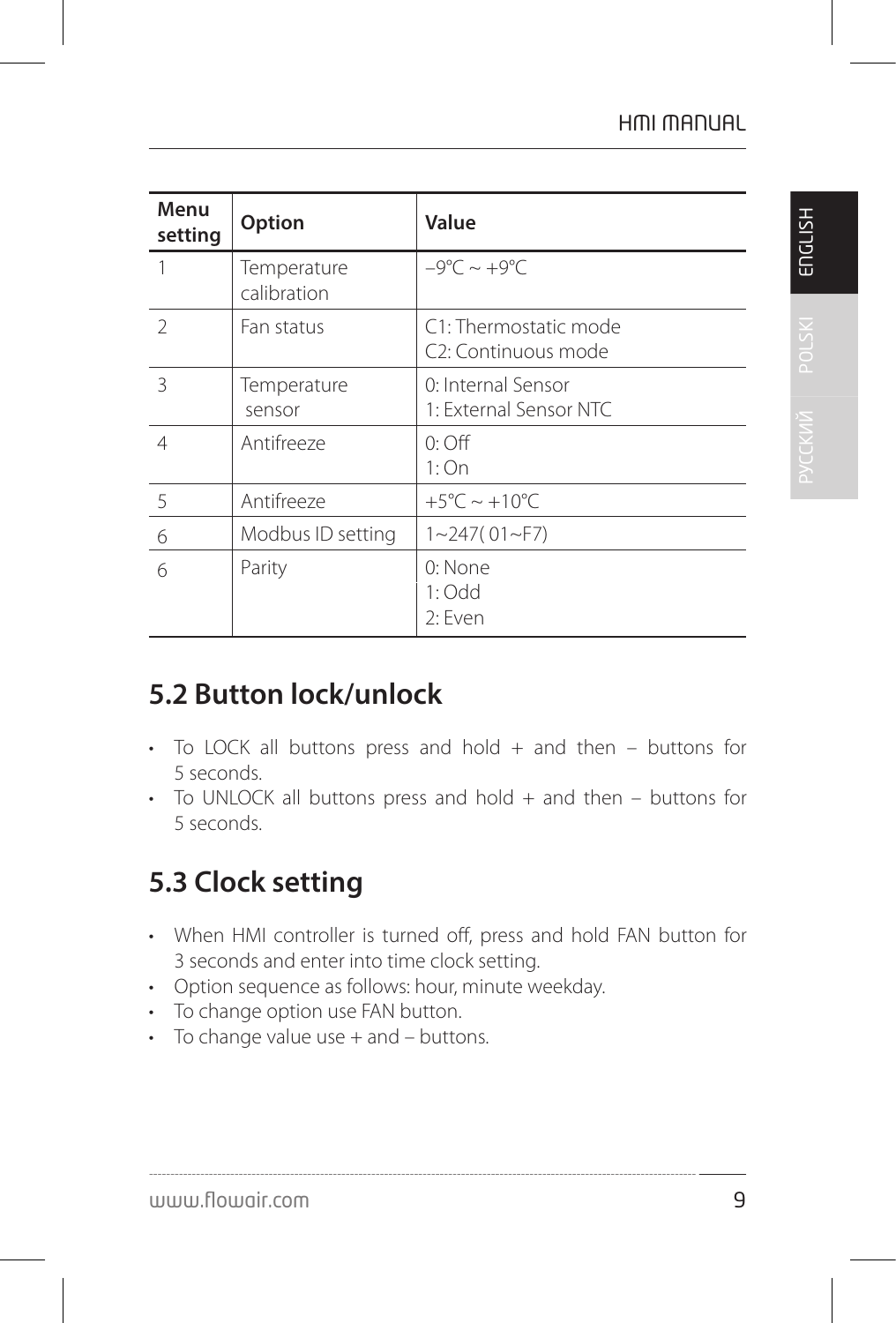## 6. PROGRAMMING

### **6.1 Setting mode**

- Push shortly MODE button (15) to select Manual Mode and Programmable Mode.
- Push MODE button (15) for 3 seconds and select Cooling Mode, Heating Mode or Ventilation Mode.

### **6.2 Setting fan speed**

• Push shortly FAN button (16) to select the fan speed: LOW, MEDIUM, HIGH, AUTO.

#### **6.3 Programming weekly programmer**

• Push and hold FAN button for 3 seconds and program time, setpoints and time zones accordingly.

#### **Monday to Friday**

1st time setting (Hour and Minute), 1st time zone ON or OFF, 1st setpoint setting …….. 6th time setting (Hour and Minute), 1st time zone ON or OFF, 6th setpoint setting.

#### **Saturday**

1st time setting(Hour and Minute), 1st time zone ON or OFF, 1st setpoint setting …….. 6th time setting(Hour and Minute), 1st time zone ON or OFF, 6th setpoint setting.

#### **Sunday**

1st time setting(Hour and Minute), 1st time zone ON or OFF, 1st setpoint setting …….. 6th time setting(Hour and Minute), 1st time zone ON or OFF, 6th setpoint setting.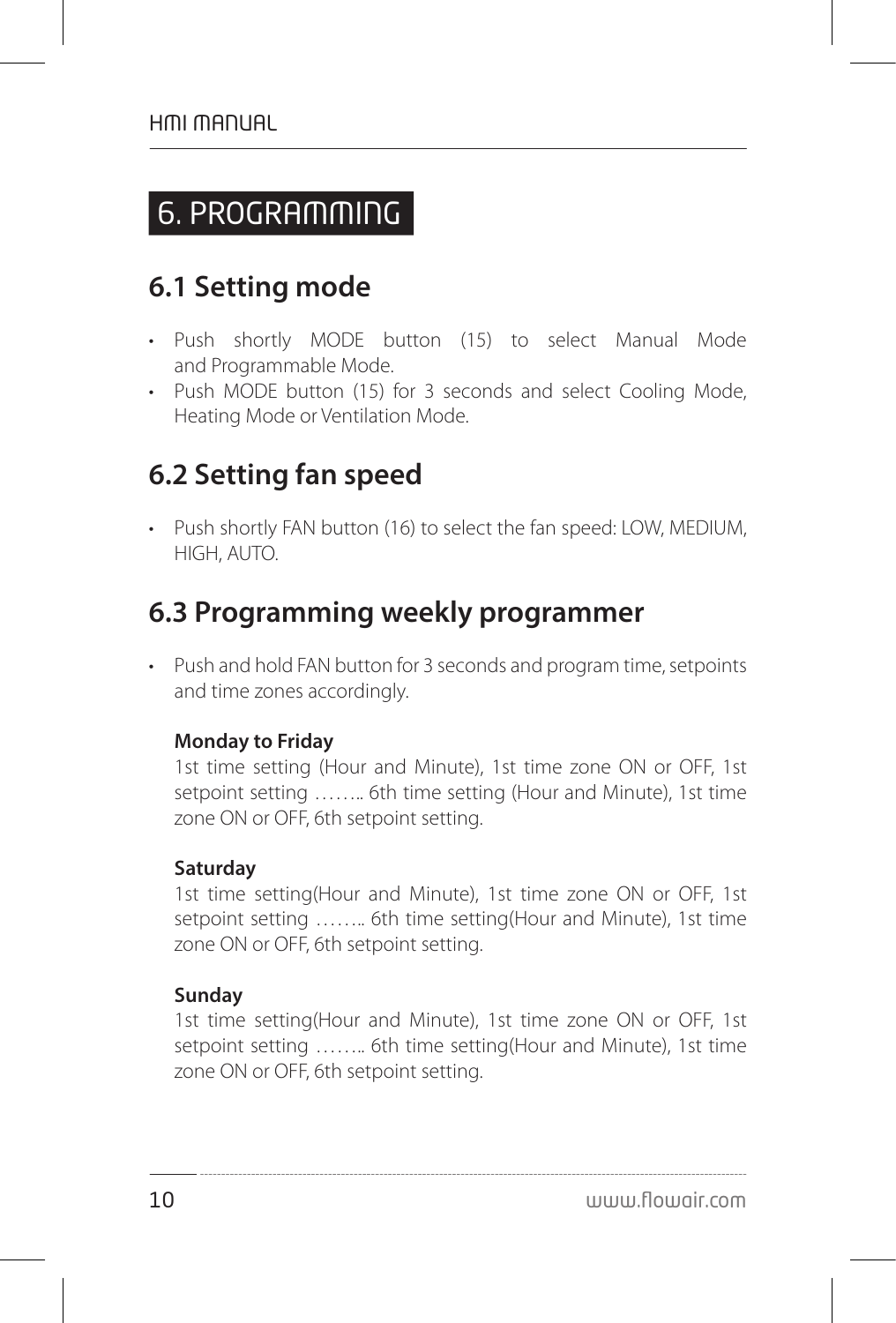#### • Example settings

|               |                         | Weekday |                |    |                |    |                |
|---------------|-------------------------|---------|----------------|----|----------------|----|----------------|
|               |                         |         | Mon $\sim$ Fri |    | Sat.           |    | Sun.           |
|               |                         | S1      | S <sub>2</sub> | S1 | S <sub>2</sub> | S1 | S <sub>2</sub> |
| Zone<br>Time. | $106:00 \sim 08:00$     | ON      | $26^{\circ}$ C | ON | $26^{\circ}$ C | ON | 26°C           |
|               | $208:00 \sim 11:30$     | ON      | $24^{\circ}$ C | ON | $24^{\circ}$ C | ON | $24^{\circ}$ C |
|               | $3.11:30 \approx 13:30$ | ON      | $22^{\circ}$ C | ON | $22^{\circ}$ C | ON | $22^{\circ}$ C |
|               | 4 13:30 $\sim$ 17:00    | ON      | $22^{\circ}$ C | ON | $22^{\circ}$ C | ON | $22^{\circ}$ C |
|               | $5.17:00 \approx 22:00$ | ON      | $74^{\circ}$ C | ON | $24^{\circ}$ C | ON | $74^{\circ}$ C |
|               | $6.22:00 \sim 06:00$    | ON      | $24^{\circ}$ C | ON | $24^{\circ}$ C | ON | $74^{\circ}$ C |

S1: Status; S2: Setpoint

- Remarks
	- During setting, displays can be set while they are flickering.
	- When the beginning time is flickering, it is able to be set (10 mins each step) via scrolling  $+ -$  buttons. The time setting is the beginning of current time zone, also the end time of last time zone.
	- When ON/OFF is flickering, it is able to be set via scrolling  $+$  buttons. When status is ON, thermostat will run according to setpoint; when status is OFF, thermostat will be switch off
	- When the setpoint is flickering, it is able to be set via scrolling + – buttons. Even choosing OFF status, setpoint is able to set. And this setpoint will be the working if someone switch thermostat ON manually this time; however in next time zone, it will run according to automatic programmable setting.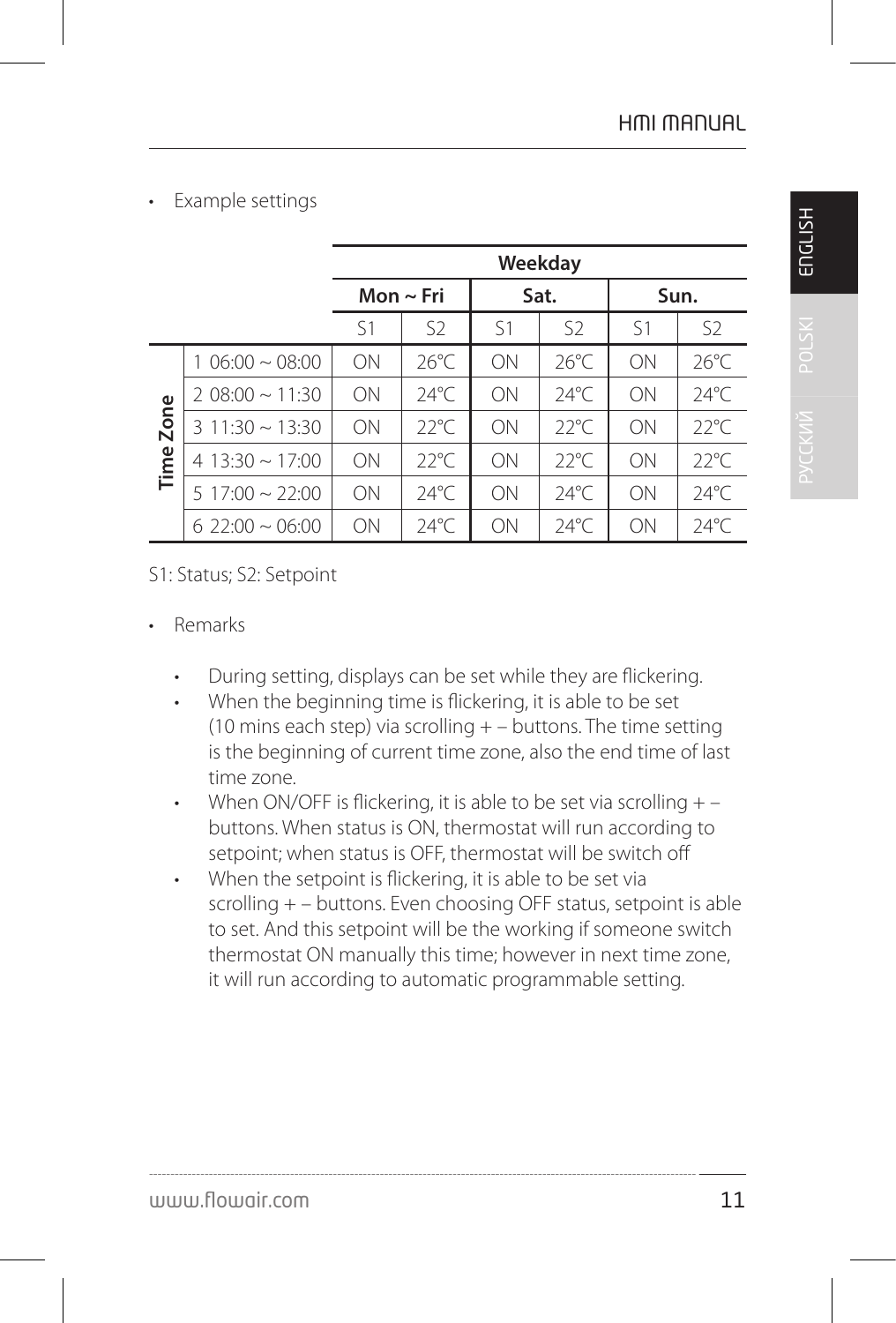- Example
	- As ex–factory setting, press FAN button for 3 sec and enter into programmable setting; from Mon to Fri display on the left top of LCD; the time is flickering, and the beginning time of 1st time zone we should enter 06:00( also it is ending time of 6th time zone); then press FAN again, to choose ON by scrolling + – ; Continually press FAN again, to set 26°C by scrolling + – buttons.
	- Press FAN again, to set the beginning time of 2nd time zone at 08:00 (also it is the ending time of 1st time zone); then press FAN again, to choose ON by scrolling  $+ -$ : continually press again, to set  $24^{\circ}$ C by scrolling  $+$  – buttons
	- Press FAN again and follow the same steps to set time zones from 3rd to 6th time, 22:00 is the beginning time of 6th time zone, also the ending time of 5th time zone.
	- After 6 time zones for Mon to Fri are done, keep pressing FAN again and move to Sat. to set data by same steps; press FAN again and move to Sun. to set data by same steps.
	- After all settings are done, please press FAN or wait for 5 seconds to confirm settings.

## 7. INSTALLATION

#### **NOTE!**

Mind to disconnect HMI panel before starting work. Control panel should be installed on height 1,5m in place where is proper air circulation, away from heat/cold source.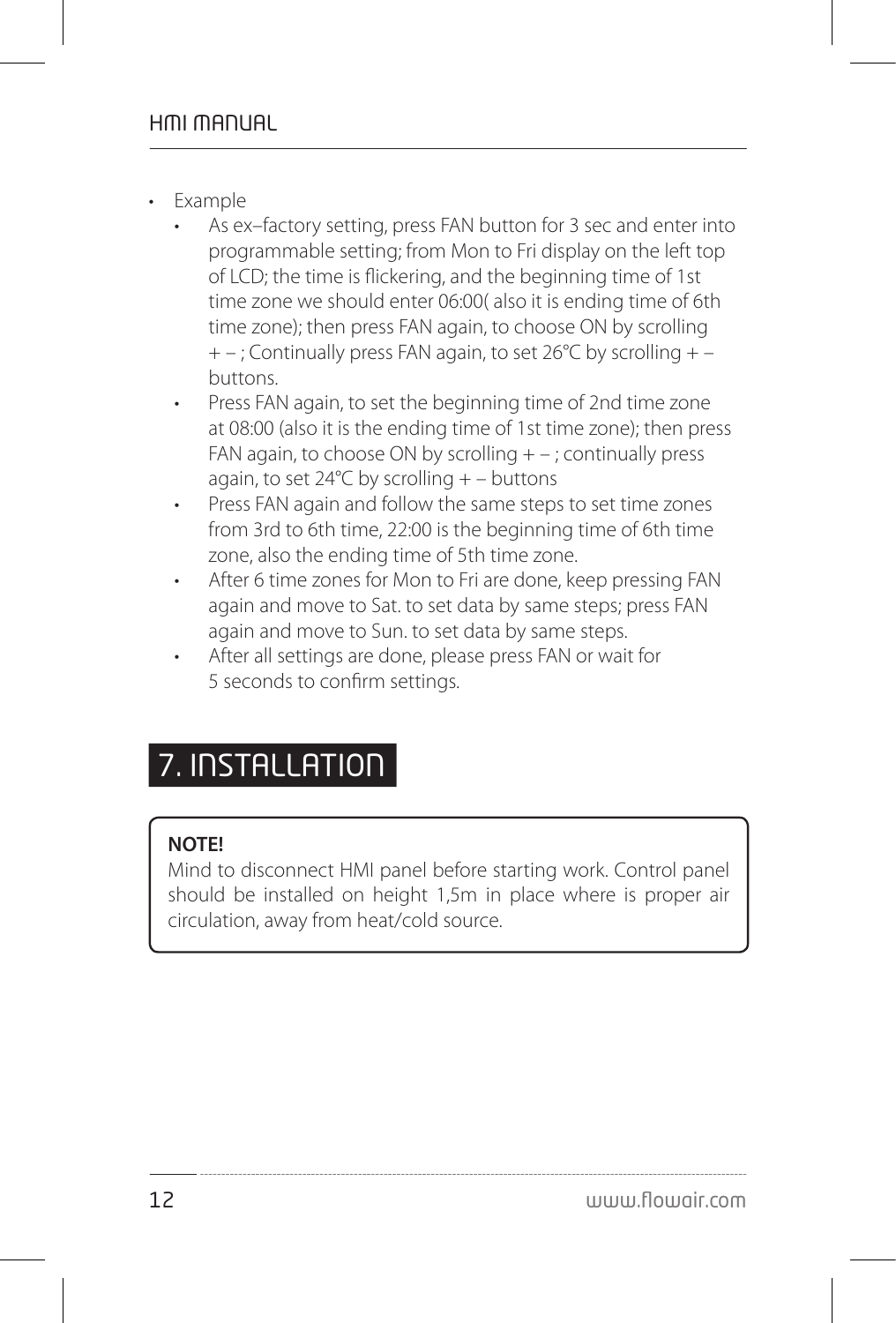### **7.1 Wall–mounting**



- **1st** Take off the baseplate from controller.<br>**2nd** Fix the baseplate using screwdriver on
- **2nd** Fix the baseplate using screwdriver on wall.<br>**3rd** Insert and clin the display unit on baseplate
- Insert and clip the display unit on baseplate.

## 8. WIRING DIAGRAM

#### **WARNING!**

RISK OF ELECTRICAL SHOCK. Disconnect power supply before making any electrical connections. Contact with components carrying hazardous voltage can cause electrical shock and may result in severe personal injury or death.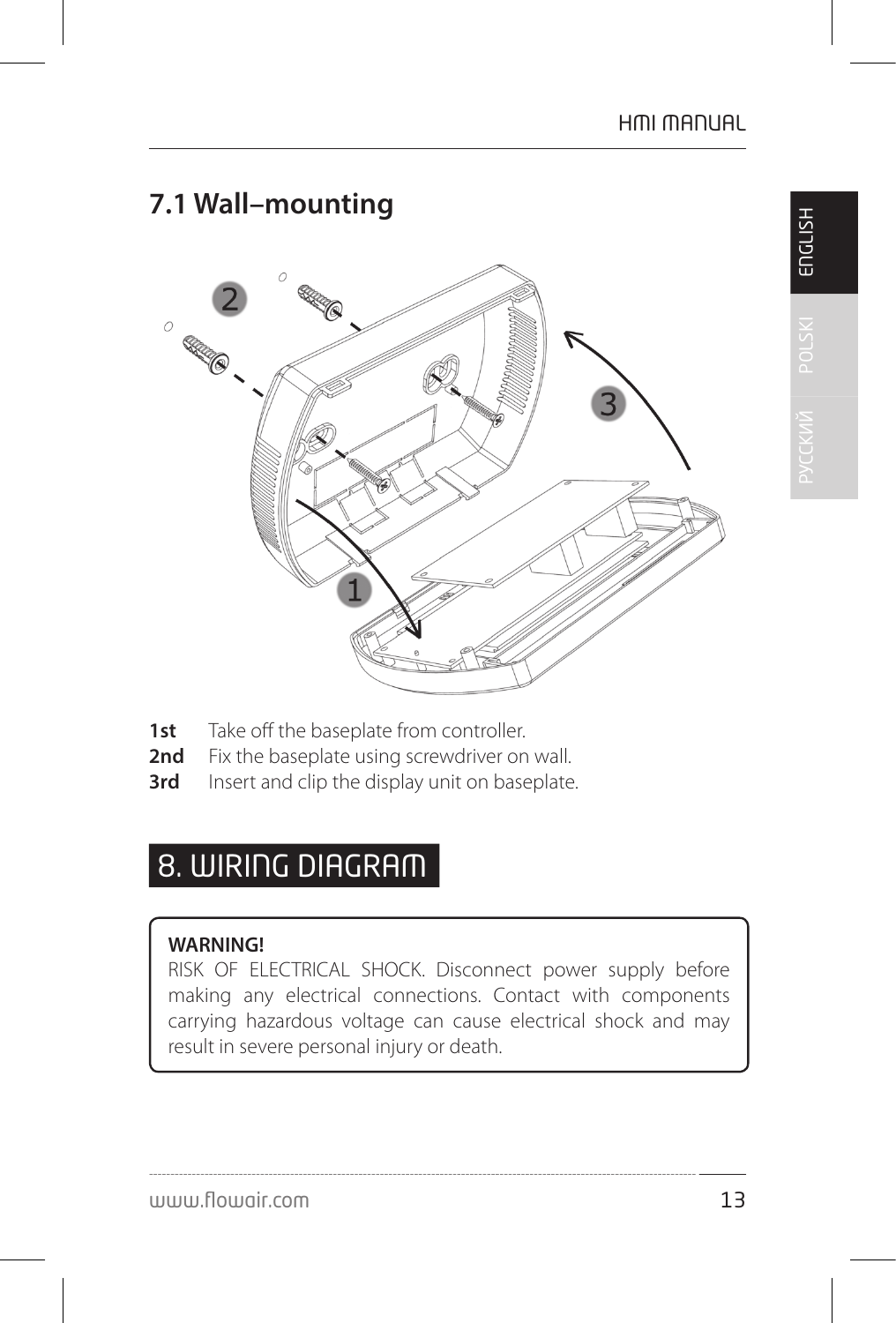#### HMI MANUAL

- Wires must be finished with cord end terminals.
- Wires size should be chosen by the designer.
- Dimension of supplying wire is min. OMY 2 x 1 mm<sup>2</sup>. .
- Close the cover before start–up.



## 9. BMS COMMUNICATION

The controller allows to connect to BMS. Register addresses are available on www.flowair.com.

| <b>Communication parameters:</b> |                   |  |  |  |
|----------------------------------|-------------------|--|--|--|
| Physical layer                   | <b>RS485</b>      |  |  |  |
| Protokol                         | <b>MODBUS-RTU</b> |  |  |  |
| Transmission speed [bps]         | 2400              |  |  |  |
| Parity                           | None              |  |  |  |
| Data bits count                  | 8                 |  |  |  |
| Stop bits count                  |                   |  |  |  |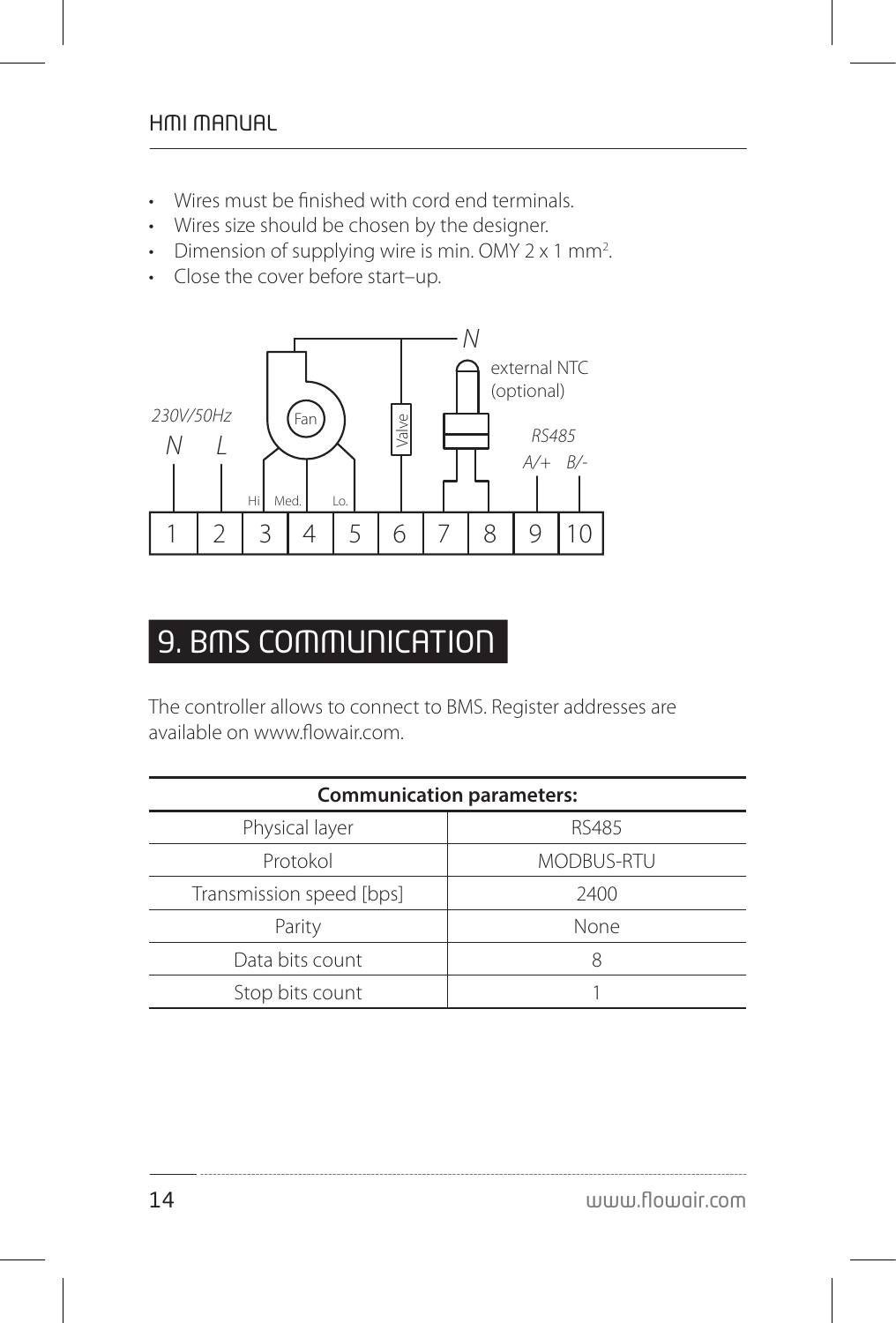$\epsilon$ 

## 10. DECLARATION OF CONFORMITY

FLOWAIR GŁOGOWSKI I BRZEZIŃSKI SP.J. Headquarter: ul. Chwaszczyńska 151E, 81–571 Gdynia e–mail: info@flowair.pl www.flowair.pl

## **Declaration of conformity**

FLOWAIR hereby confirms that room thermostat HMI was produced in accordance to the following Europeans Directives:

2006/95/WE - Low Voltage Electrical Equipment (LVD), **2004/108/WE** – Electromagnetic Compatibility (EMC),

and harmonized with below directives norms:

**EN 62233:2008 EN 60335–1:2012 EN 55014–1:2012 EN 61000–3–2:2014–10 EN 61000–3–3: 2013–10 EN 55014–2:2015–06**

 $CF: 15$ 

Gdynia, 01.09.2015 R&D department manager

Packy Guyor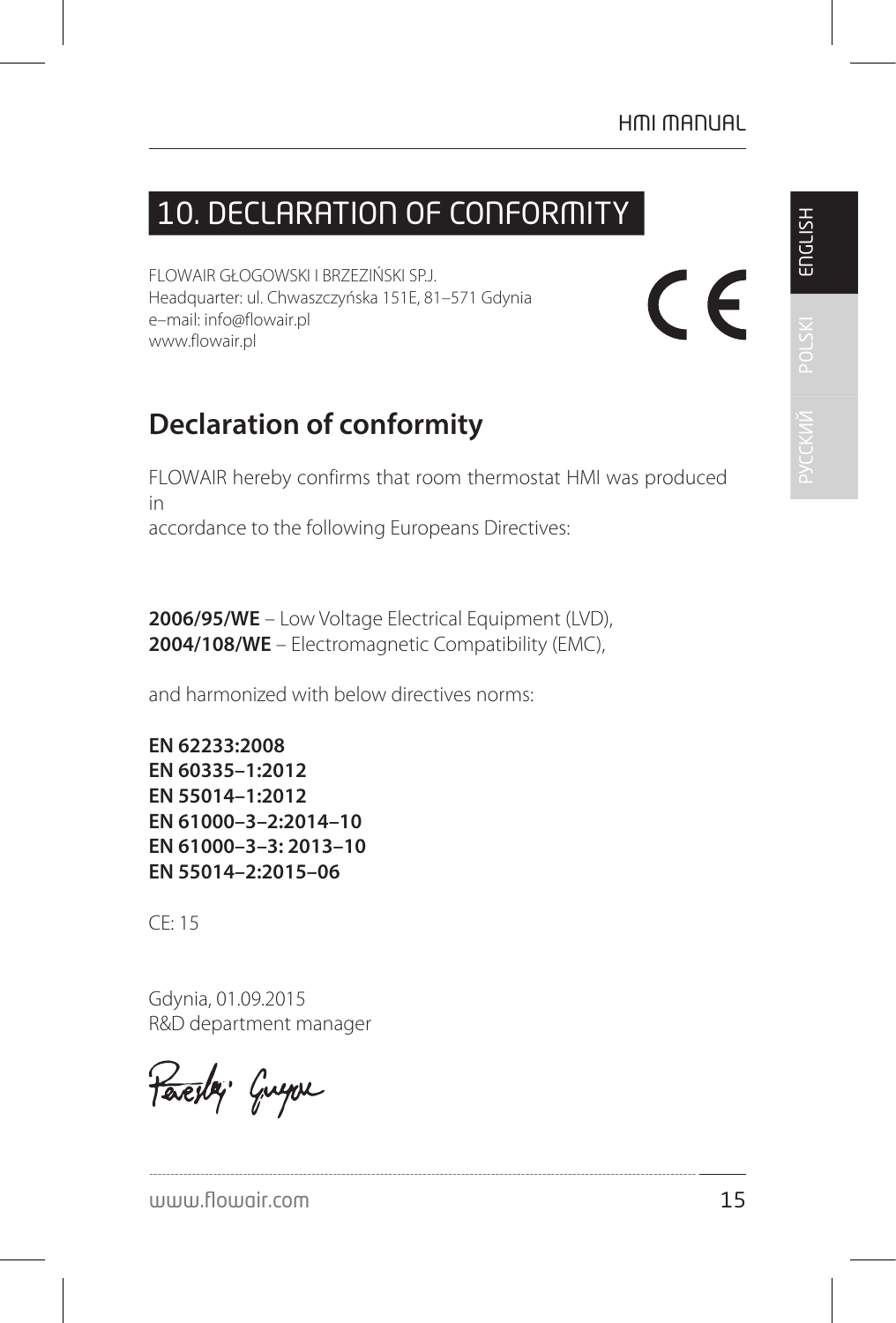Niniejsza dokumentacja zawiera kluczowe informacje dla bezpiecznego podłączenia elektrycznego oraz wskazówki dotyczące konfiguracji i eksploatacji sterownika HMI.

#### **W celu zapewnienia bezpieczeństwa, przed rozpoczęciem jakichkolwiek prac związanych z podłączeniem elektrycznym sterownika, zaleca się kompleksowe przestudiowanie instrukcji obsługi.**

Sugeruje się zachowanie niniejszej instrukcji obsługi w celu umożliwienia ponownego użycia w późniejszym terminie.

Producent zastrzega sobie prawo do wprowadzenia poprawek i zmian w instrukcji obsługi w dowolnym czasie i bez powiadomienia, a także zmian w urządzeniu nie wpływających na jego działanie.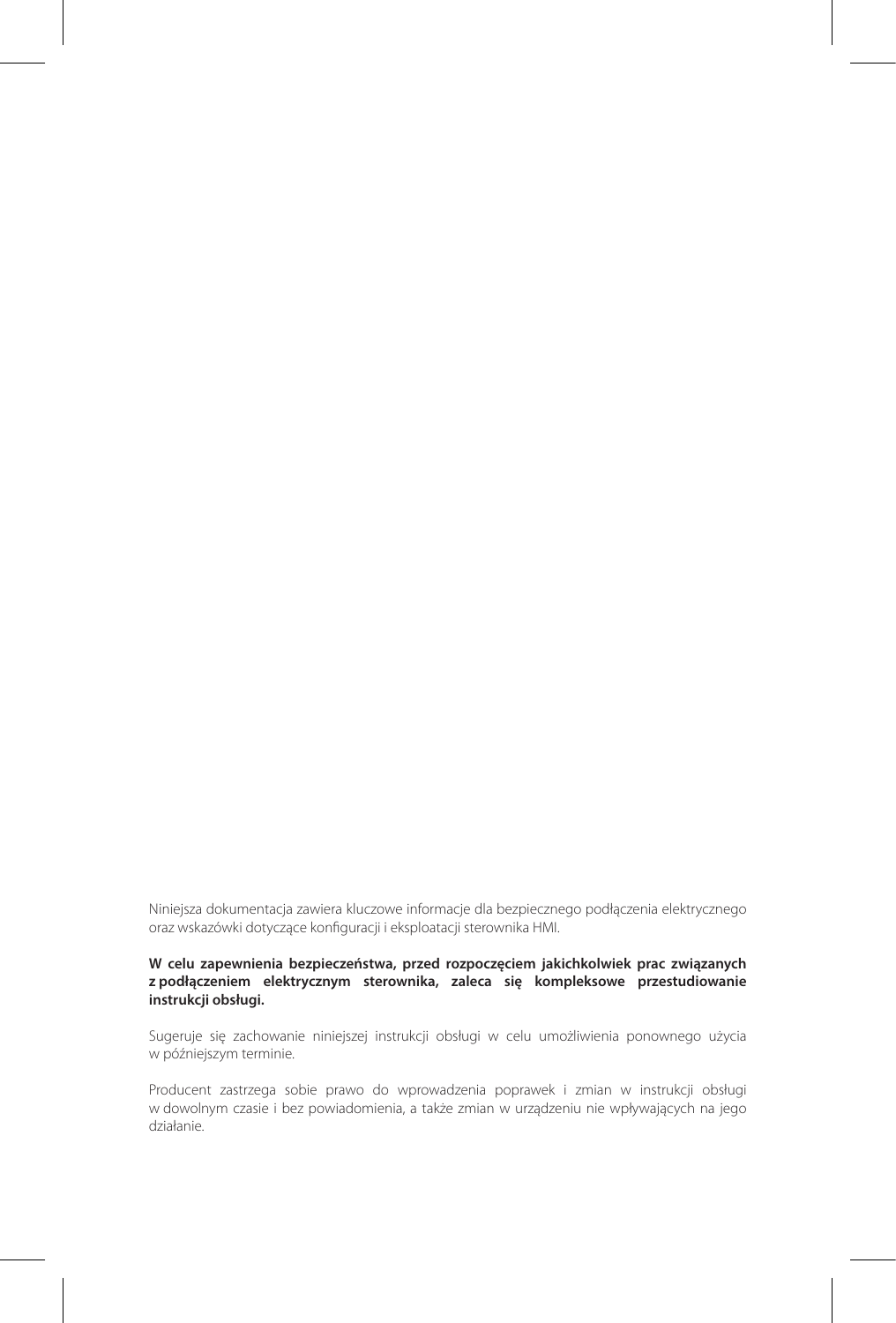## SPIS TREŚCI

| 2.               |                                      |  |
|------------------|--------------------------------------|--|
|                  |                                      |  |
| $\overline{3}$ . |                                      |  |
|                  |                                      |  |
|                  |                                      |  |
| 4.               |                                      |  |
|                  |                                      |  |
|                  |                                      |  |
|                  |                                      |  |
|                  |                                      |  |
|                  |                                      |  |
| 5.               |                                      |  |
|                  |                                      |  |
|                  |                                      |  |
|                  |                                      |  |
| 6.               |                                      |  |
|                  |                                      |  |
|                  |                                      |  |
|                  |                                      |  |
| 7 <sub>1</sub>   |                                      |  |
|                  |                                      |  |
|                  | 8. SCHEMAT POŁĄCZEŃ ELEKTYCZNYCH  28 |  |
| 9.               |                                      |  |
|                  |                                      |  |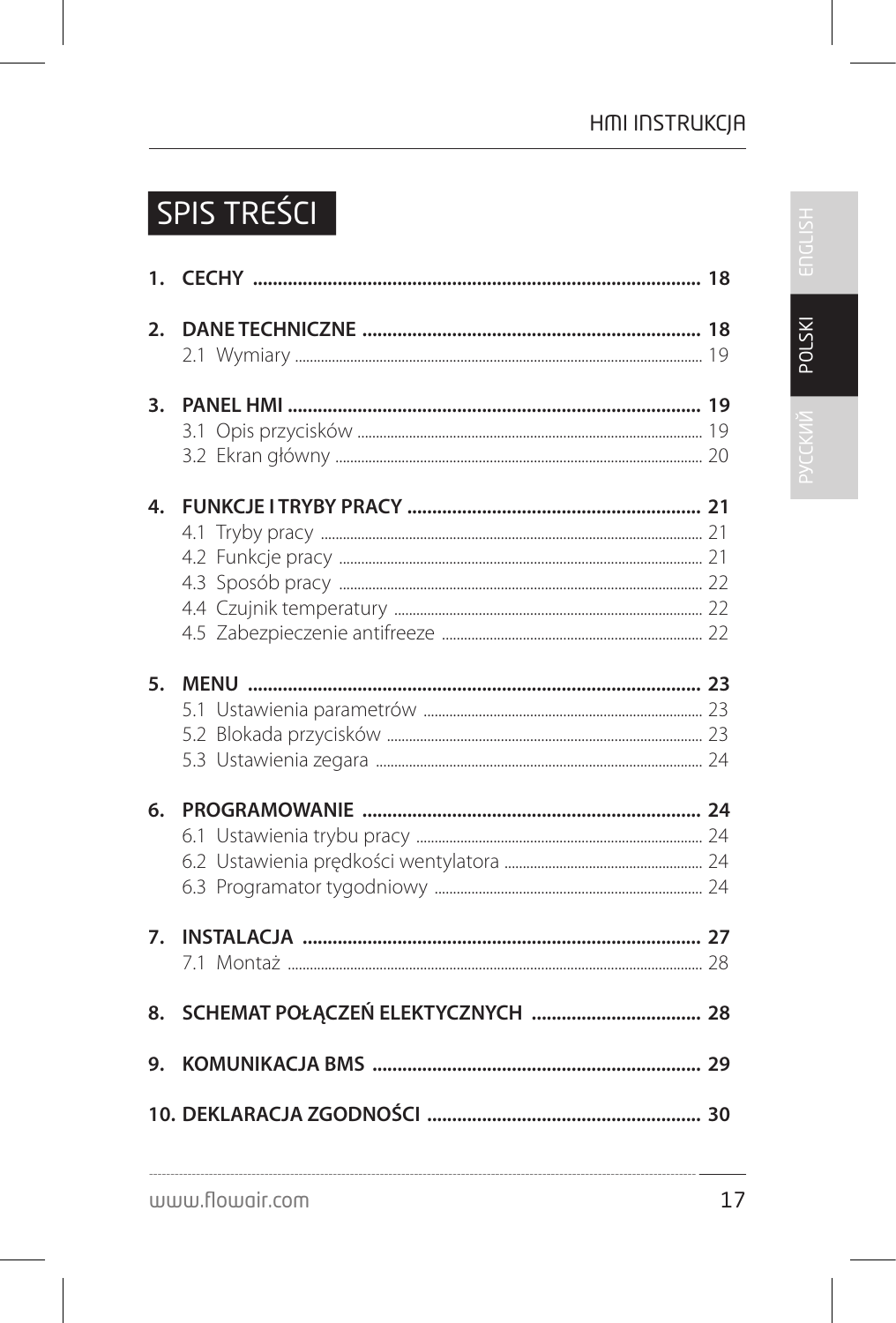## 1. CECHY

- Sterownik HMI jest kompatybilny z wodnymi nagrzewnicami LEO FB V.
- Umożliwia 3–stopniowa nastawa prędkości obrotowej wentylatora.
- Kontrola temperatury w pomieszczeniu (poprzez otwieranie/zamykanie zaworu, albo automatyczną nastawę prędkości obrotowej wentylatora V).
- Antifreeze zapobiega nadmiernemu spadkowi temperatury w pomieszczeniu.
- HMI może może obsłużyć do 6 urządzeń LEO FB V (wymagane jest użycie rozdzielacza sygnału RX w przypadku podłączenia więcej niż jednego urządzenia).
- Możliwość podłączenia zewnętrznego czujnika temperatury NTC.

## 2. DANE TECHNICZNE

| Zasilanie                    | 230VAC/50Hz                             |
|------------------------------|-----------------------------------------|
| Panel                        | panel z przyciskami/<br>wyświetlacz LCD |
| Zakres regulacji temperatury | $+5 \div +40^{\circ}$ C                 |
| Zakres regulacji obrotów     | 3 stopnie                               |
| Zakres temperatury pracy     | $-10 \div +60^{\circ}$ C                |
| Temperatura przechowywania   | $0 \div +50^{\circ}$ C                  |
| Czujnik temperatury          | wbudowany/<br>zewnętrzny NTC (opcja)    |
| IP                           | 20                                      |
| Montaż                       | natynkowy                               |
| Obudowa                      | ABS & Akryl                             |
| Programator tygodniowy       | ON: 5 dni+2 dni, OFF.                   |
| Znamionowa moc obciążenia    | 830 W (silnik jednofazowy)              |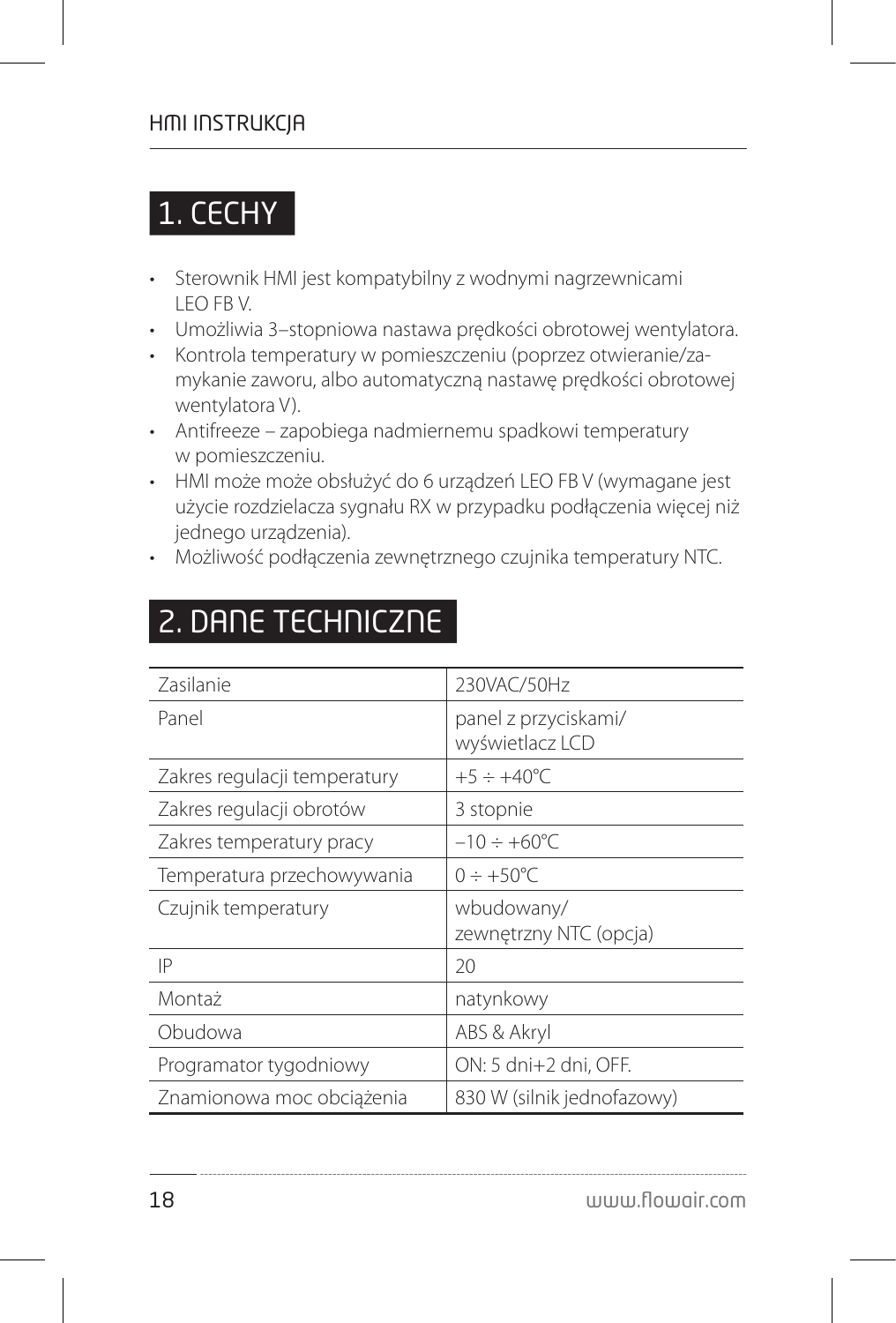POLSKI

## **2.1 Wymiary**



## 3. PANEL HMI

### **3.1 Opis przycisków**



- 15. Przycisk zmiany trybu pracy
- 16. Przycisk zmiany prędkości wentylatora
- 17. Przycisk ON/OFF
- 18. Zwiększanie wartości edytowanego parametru
- 19. Zmniejszanie wartości edytowanego parametru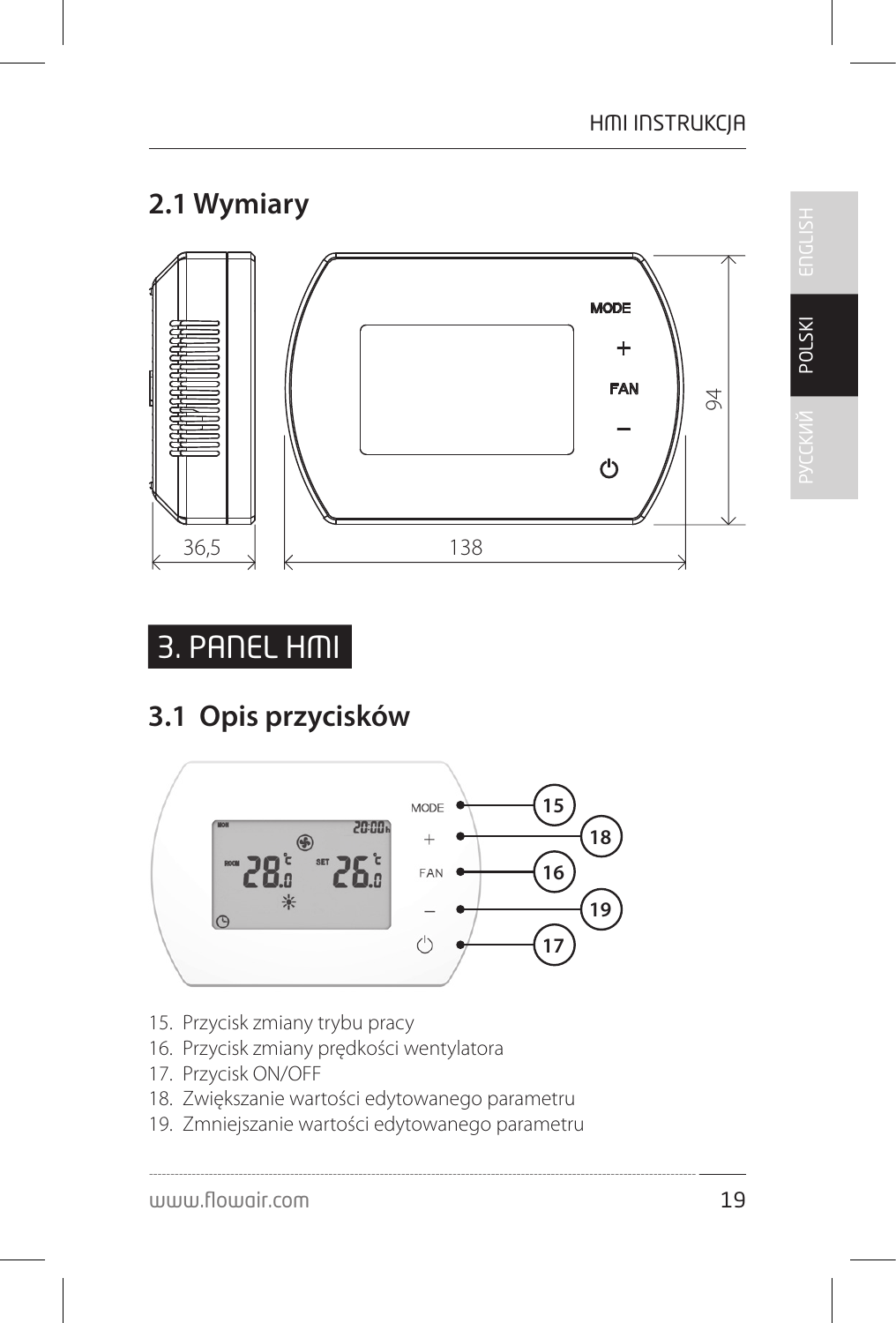### **3.2 Ekran główny**



- 1. Prędkość wentylatora: NISKA, ŚREDNIA, WYSOKA oraz AUTO
- 2. ROOM TEMP. (mierzona temperatura)
- 3. SET TEMP. (temperatura zadana)
- 4. Sposób pracy: chłodzenie
- 5. Sposób pracy: grzanie
- 6. Dzień tygodnia
- 7. Zegar
- 8. Blokada ekranu
- 9. Status nastawy stref czasowych
- 10. Tryb programowalny automatyczny
- 11. Tryb ręczny
- 12. Strefy czasowe
- 13. Sygnalizacja włączenia zabezpieczenia antifreeze
- 14. Sposób pracy: wentylacja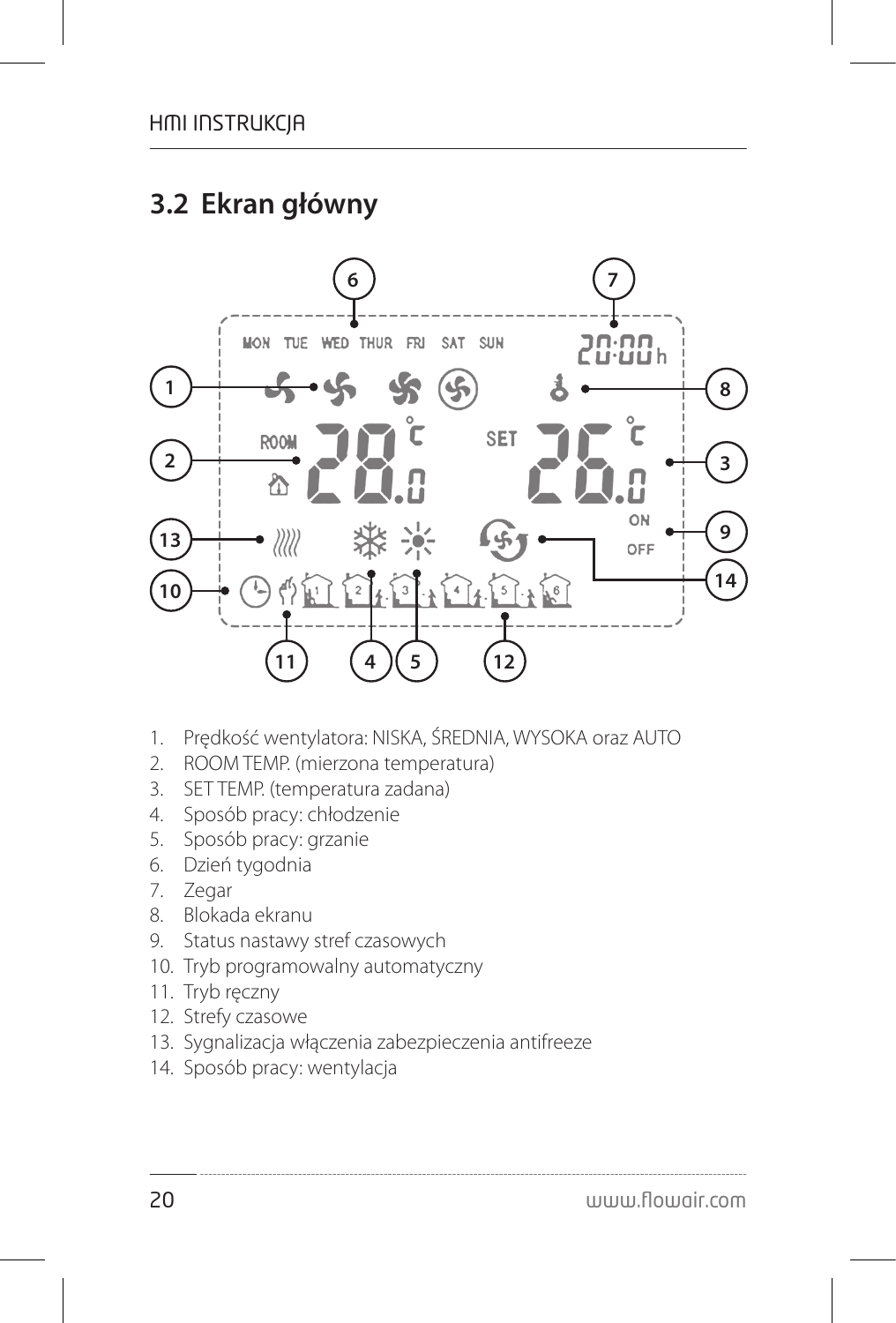## 4. FUNKCJE I TRYBY

### **4.1 Tryby pracy**

**TRYB RĘCZNY** – Wentylator pracuje na zadanej prędkości (NISKA, ŚREDNIA lub WYSOKA). Dodatkowe sposoby pracy: grzanie, chłodzenie oraz wentylacja. W zależności od ustawionej temperatury, zawór jest otwarty/zamknięty.

**TRYB AUTOMATYCZNY** – bieg wentylatora jest nastawiany automatycznie w zależności od różnicy temperatury nastawionej (3) i temperatury zmierzonej (2) (nie ma możliwości ręcznej zmiany prędkości obrotowej wentylatora). **W przypadku tego trybu możliwe jest zrezygnowanie z zaworów, źródło ciepła będzie kontrolować przepływ oraz temperaturę wody.**

### **4.2 Funkcje pracy**

Wybór funkcji pracy zobacz punkt 5.1.

**Ciągła** – po osiągnięciu ustawionej temperatury (3) zawór jest zamykany, wentylator pracuje: TRYB RĘCZNY - na wcześniej ustawionym biegu (1) TRYB AUTOMATYCZNY - na najniższym biegu

**Termostatyczna** – po osiągnięciu wcześniej ustawionej temperatury (3) zawór jest zamykany, wentylator zatrzymuje się.

POLSKI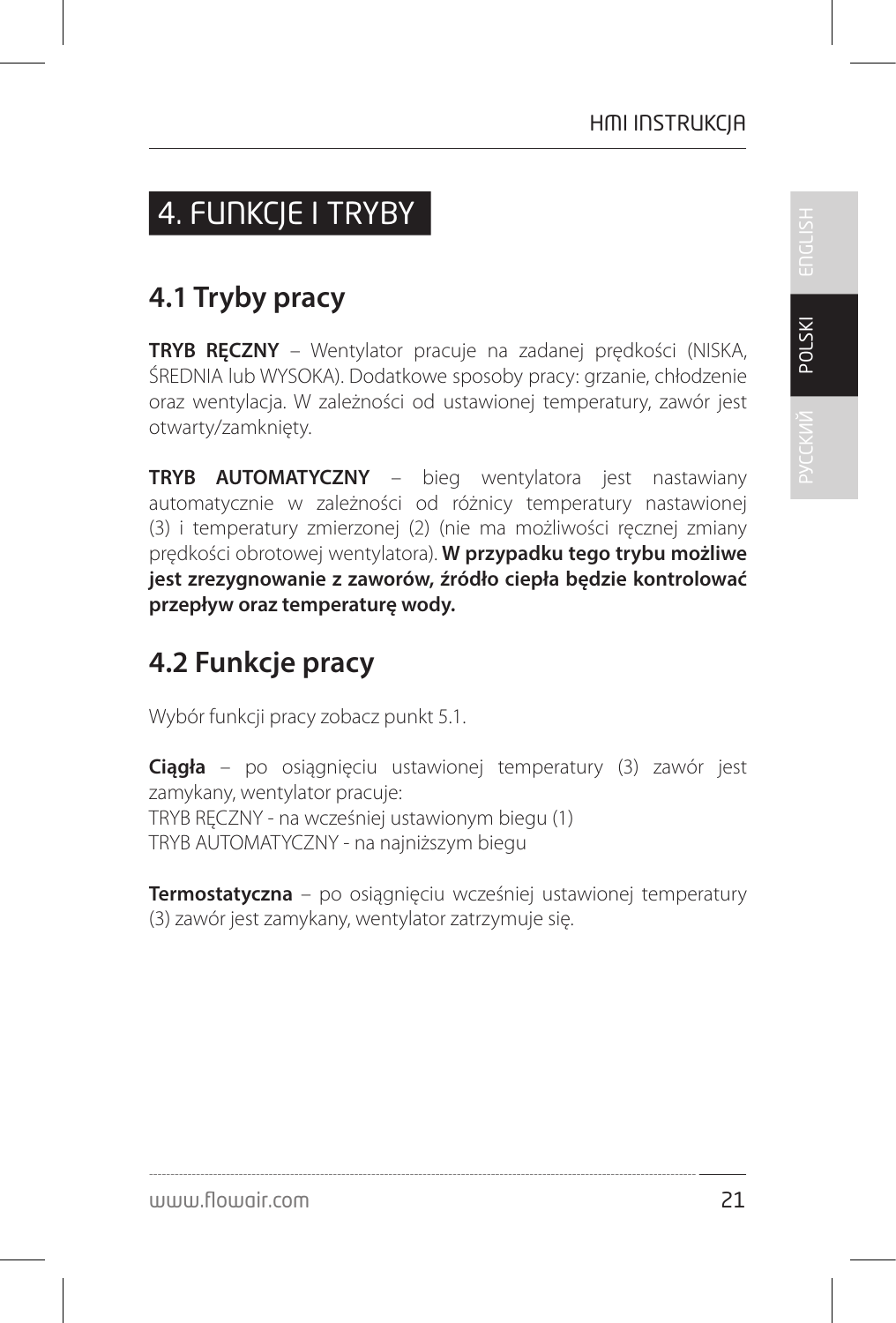### **4.3 Sposób pracy**

**Grzanie** – zawór jest otwarty, wentylator włączony podczas gdy temperatura wewnątrz pomieszczenia < temperatura zadana.

**Chłodzenie** – zawór jest otwarty, wentylator włączony podczas gdy temperatura wewnątrz pomieszczenia > temperatura zadana.

**Wentylacja** – wentylator jest włączony i pracuje na wcześniej ustawionym biegu.

### **4.4 Czujnik temperatury**

Wybór czujnika, zobacz punkt 5.1.

**Wewnętrzny** – temperatura w pomieszczeniu jest mierzona przez wbudowany w sterowniku czujnik temperatury.

**Naścienny** – temperatura w pomieszczeniu jest mierzona przez naścienny czujnik temperatury NTC (opcjonalny). Do jednego sterownika HMI możliwe jest podłączenie jednego czujnika NTC.

#### **UWAGA!**

Jeśli pojawi się problem z czujnikiem temperatury wyświetlony zostanie komunikat o błędzie: **E0**.

### **4.5 Zabezpieczenie antifreeze**

W przypadku gdy wewnętrzny lub naścienny czujnik NTC wykryje spadek temperatury poniżej 5°C (wartość domyślna), natychmiastowo otwiera się zawór oraz uruchamia się wentylator, nawet jeżeli sterownik jest wyłączony.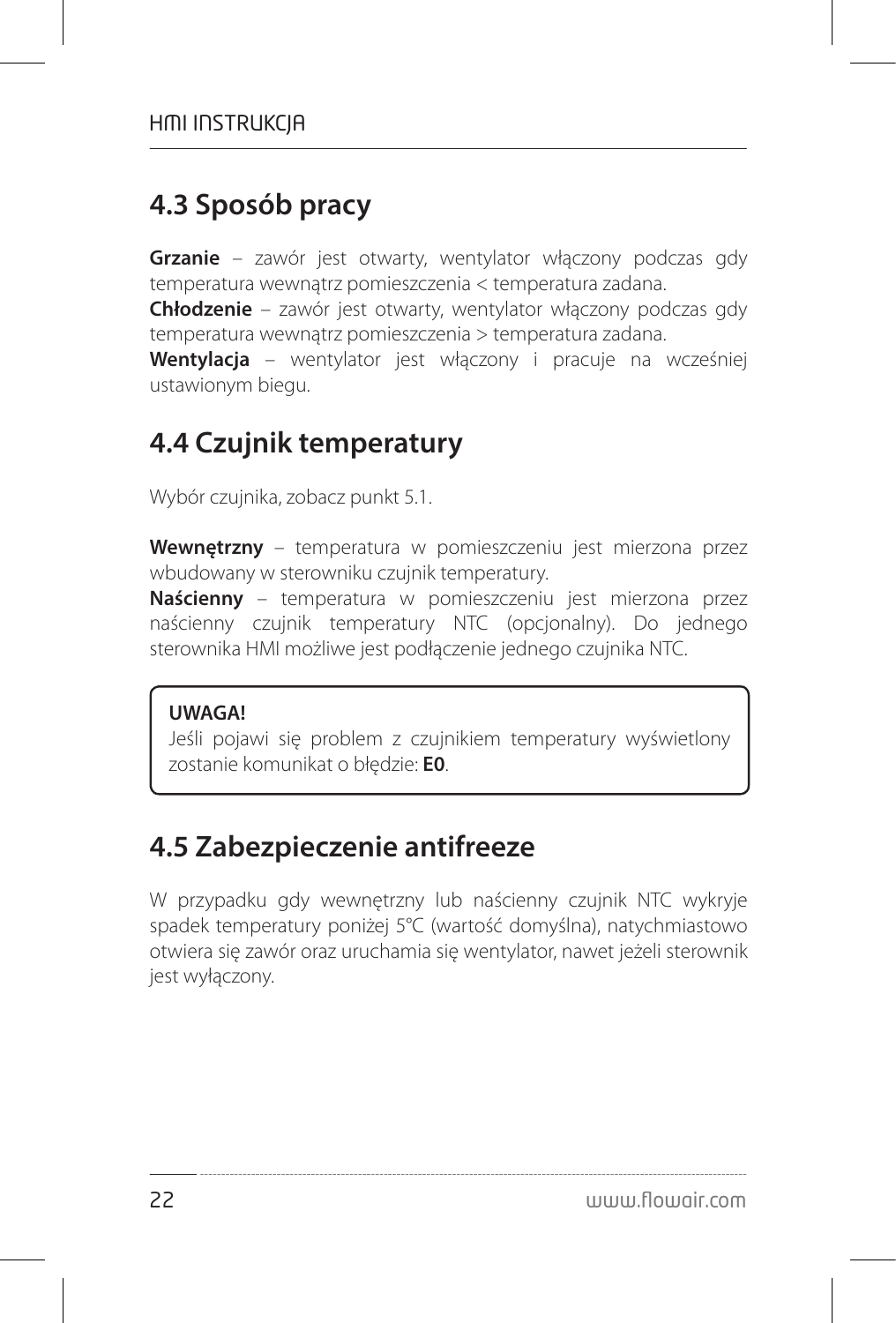## 5. MENU

### **5.1 Ustawienie parametrów**

- Gdy sterownik jest wyłączony przytrzymać przyciski MODE przez 3 sekundy.
- W celu zmiany opcji użyć przycisku MODE.
- W celu zmiany wartości użyć przycisków +/–.

| <b>Nastawa</b><br>menu | Opcja                               | Wartość                                                |
|------------------------|-------------------------------------|--------------------------------------------------------|
|                        | Kalibracja<br>temperatury           | $-9^{\circ}$ C ~ +9 $^{\circ}$ C                       |
| $\mathcal{D}$          | Funkcje pracy                       | C1: Tryb pracy termostatyczny<br>C2: Tryb pracy ciagly |
| 3                      | Czujnik<br>temperatury              | 0: Czujnik wewnętrzny<br>1: Zewnetrzny NTC             |
| $\overline{4}$         | <b>Antifreeze</b>                   | $0:$ Off<br>1:On                                       |
| 5                      | Zakres nastawy<br><b>Antifreeze</b> | $+5^{\circ}$ C ~ $+10^{\circ}$ C                       |
| 6                      | Modbus ID                           | $1 - 247(01 - F7)$                                     |
| $\overline{7}$         | Parzystość                          | 0: Nie występuje<br>1: Nieparzysty<br>2: Parzysty      |

### **5.2 Blokada przycisków**

- W celu ZABLOKOWANIA wszystkich przycisków nacisnąć przycisk + następnie – i przytrzymać oba przez 5 sekund.
- W celu ODBLOKOWANIA wszystkich przycisków nacisnąć przycisk + następnie – i przytrzymać oba przez 5 sekund.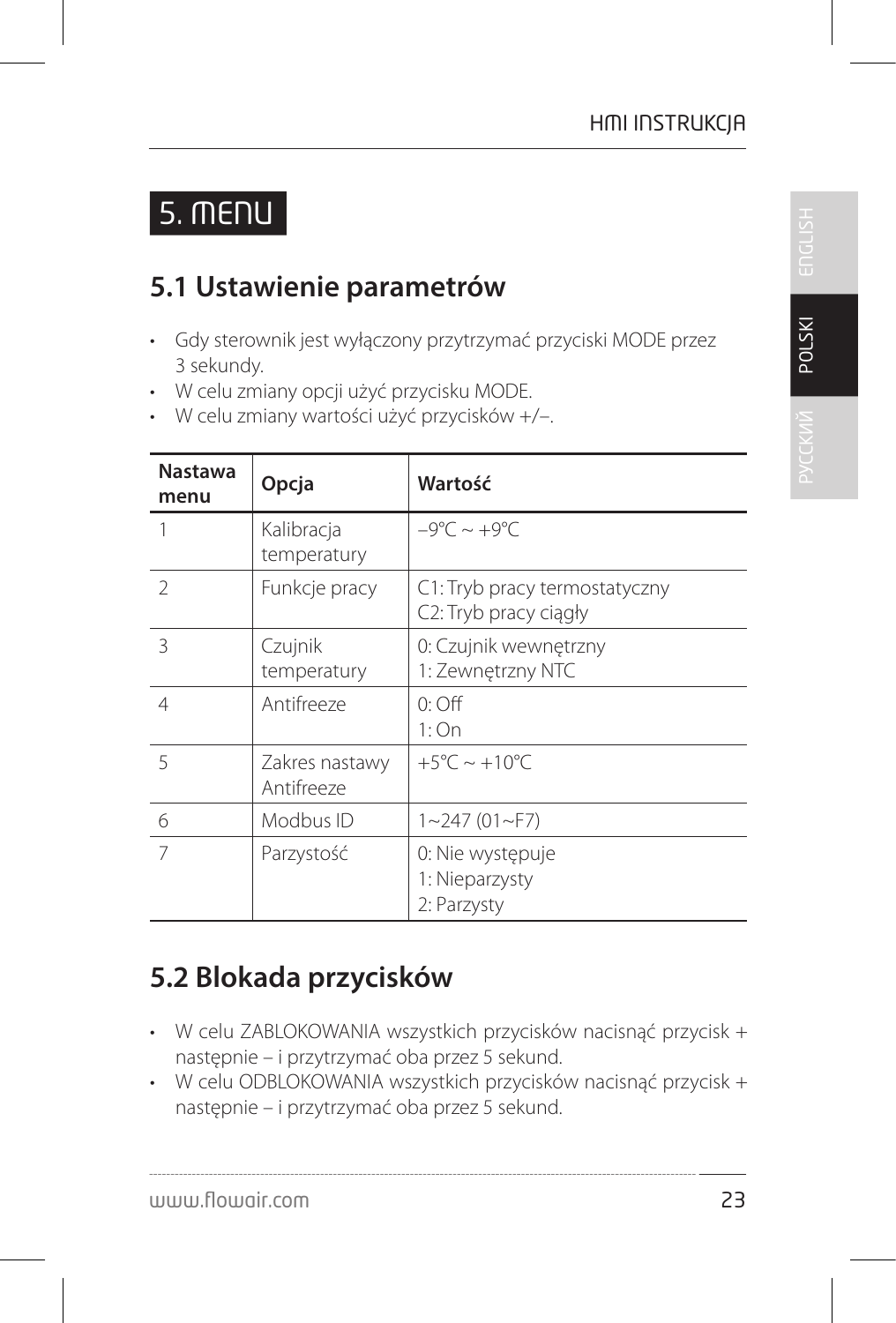### **5.3 Ustawienia zegara**

- Gdy sterownik HMI jest wyłączony, nacisnąć i przytrzymać przycisk FAN przez 3 sekund następnie wprowadzić ustawienia zegara.
- Kolejność opcji jest następująca: godzina / minuta / dzień tygodnia.
- W celu zmiany opcji nacisnąć przycisk FAN.
- W celu zmiany wartości użyć przycisków + oraz –.

## 6. PROGRAMOWANIE

### **6.1 Ustawienia trybu pracy**

- Nacisnąć krótko przycisk MODE (15) w celu wyboru trybu: tryb ręczny lub programowalny.
- Nacisnąć przycisk MODE (15) przez 3 sekundy w celu wyboru sposobu pracy: grzanie, chłodzenie, wentylacja.

### **6.2 Ustawienia prędkości wentylatora**

• Nacisnąć krótko przycisk FAN (16) w celu wybrania prędkości obrotowej wentylatora: NISKA, ŚREDNIA, WYSOKA, AUTO.

### **6.3 Programator tygodniowy**

• Nacisnąć i przytrzymać przycisk FAN przez 3 sekundy w celu rozpoczęcznia programowania programatora

#### **Poniedziałek – Piątek**

Nastawa czasu pierwszej strefy (godzina i minuta) –> FAN –> Nastawa statusu pierwszej strefy (ON / OFF) –> FAN –> Nastawa temp. pierwszej strefy –> FAN –> przejście do kolejnej strefy.... Nastawa czasu szóstej strefy (godzina i minuta) –> FAN–> Nastawa statusu szóstej strefy (ON / OFF) –> FAN–> Nastawa temp. szóstej strefy.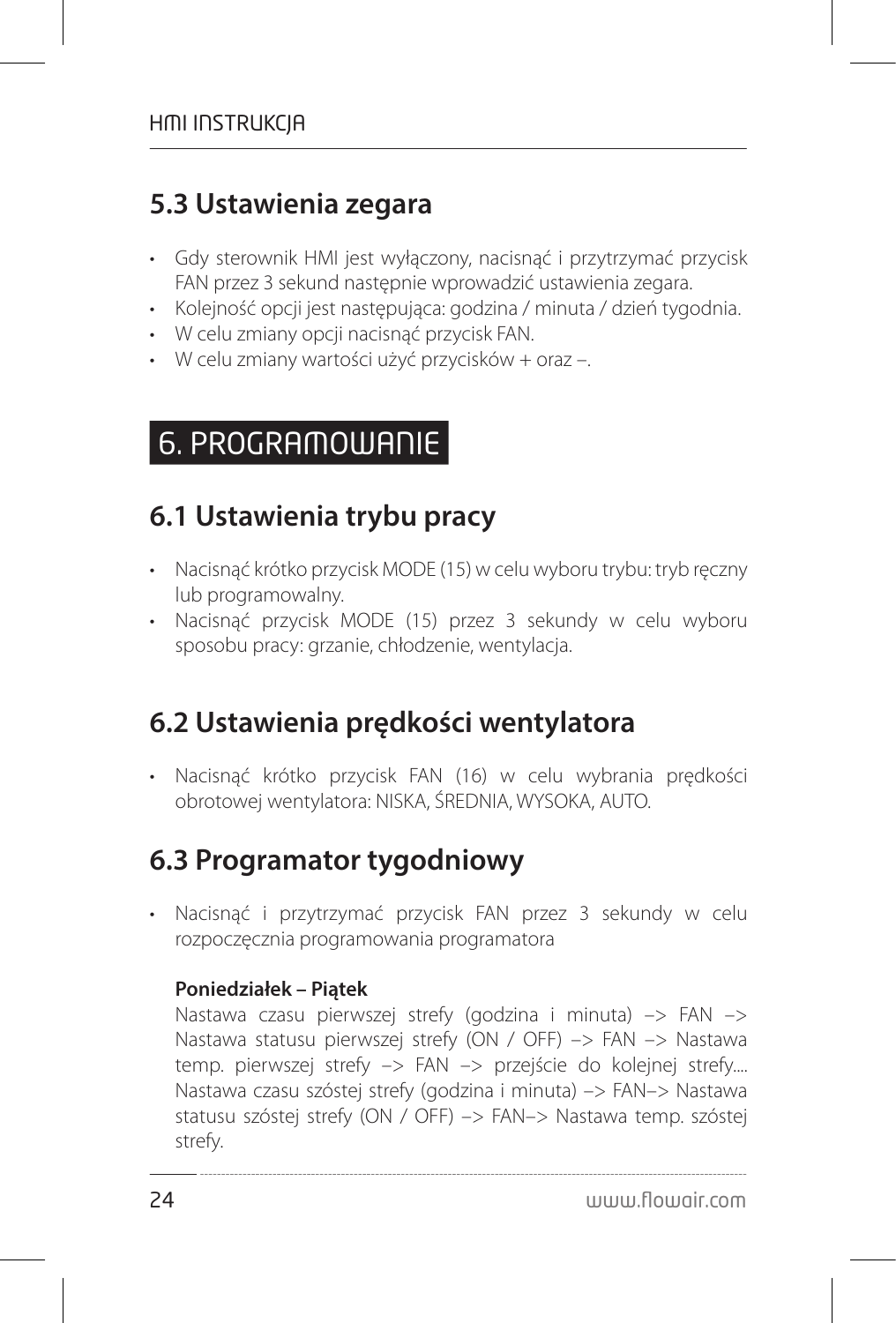POLSKI

#### **Sobota**

Nastawa czasu pierwszei strefy (godzina i minuta) –> FAN –> Nastawa statusu pierwszei strefy (ON / OFF) –> FAN –> Nastawa temp. pierwszej strefy –> FAN –> przejście do kolejnej strefy....

Nastawa czasu szóstej strefy (godzina i minuta) –> FAN–> Nastawa statusu szóstej strefy (ON / OFF) –> FAN–> Nastawa temp. szóstej strefy.

#### **Niedziela**

Nastawa czasu pierwszej strefy (godzina i minuta) -> FAN -> Nastawa statusu pierwszej strefy (ON / OFF) –> FAN –> Nastawa temp. pierwszej strefy –> FAN –> przejście do kolejnej strefy....

Nastawa czasu szóstej strefy (godzina i minuta) –> FAN–> Nastawa statusu szóstej strefy (ON / OFF) –> FAN–> Nastawa temp. szóstej strefy.

|                |                         | Dzień tygodnia |                |    |                |    |                |
|----------------|-------------------------|----------------|----------------|----|----------------|----|----------------|
|                |                         |                | Pon. ~ Piatek  |    | Sobota         |    | Niedziela      |
|                |                         |                | Ν              | S  | N              | S  | Ν              |
|                | $1.06:00 \sim 08:00$    | ON             | $26^{\circ}$ C | ON | $26^{\circ}$ C | ON | $26^{\circ}$ C |
| Strefa czasowa | $2.08:00 \approx 11:30$ | ON             | $74^{\circ}$ C | ON | $74^{\circ}$ C | ON | $74^{\circ}$ C |
|                | $311:30 \approx 13:30$  | ON             | $22^{\circ}$ C | ON | $22^{\circ}$ C | ON | $22^{\circ}$ C |
|                | 4 13:30 $\sim$ 17:00    | ON             | $22^{\circ}$ C | ON | $22^{\circ}$ C | ON | $22^{\circ}$ C |
|                | $517:00 \approx 22:00$  | ON             | $74^{\circ}$ C | ON | $74^{\circ}$ C | ON | $74^{\circ}$ C |
|                | $622:00 \sim 06:00$     | ΟN             | $74^{\circ}$ C | ON | $24^{\circ}$ C | ON | $74^{\circ}$ C |

• Przykładowe ustawienia

S: Status; N: Nastawa temperatury

- Uwagi
	- W ustawieniach, zmianie podlegają pozycje migające.
	- Gdy czas rozpoczęcia miga, możliwa jest jego edycja (w krokach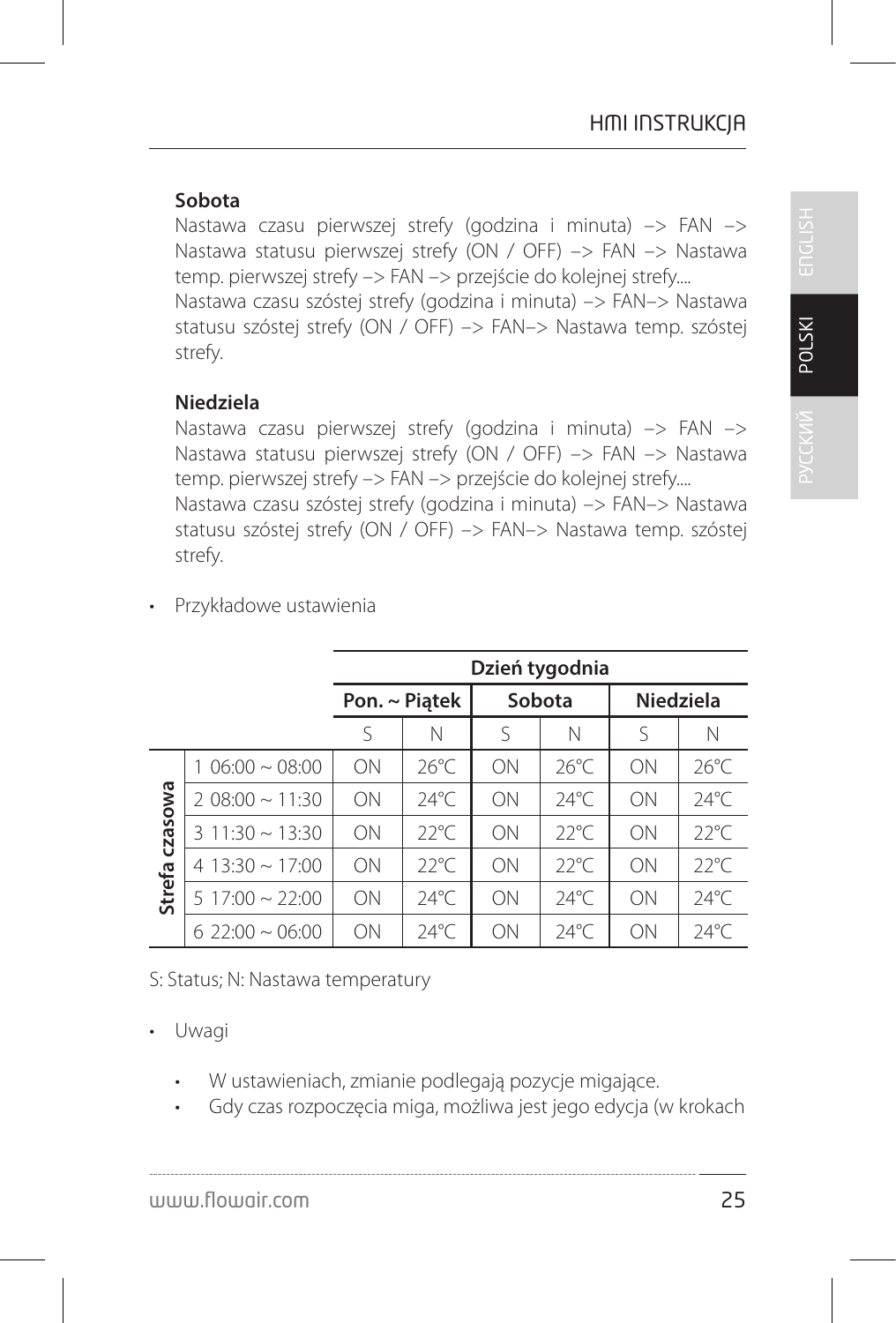co 10 min.) za pomocą przycisków +/–. Ustawiony czas jest początkiem aktualnej strefy czasowej oraz końcem ostatniej strefy czasowej.

- Gdy status ON/OFF miga, możliwa jest jego edycja za pomocą przycisków +/–. Gdy wybrana jest pozycja ON, sterownik zacznie pracować zgodnie wybraną nastawą. Gdy wybrana jest pozycja OFF, sterownik nie uruchomi się.
- Gdy nastawa miga, możliwa jest jej edycja za pomocą przycisków +/–. Nawet gdy wybrany jest status OFF, możliwe jest ustawienie nastawy. Nastawa ta będzie aktywna w momencie, kiedy status zostanie manualnie ustawiony na pozycję ON; jednakże następna strefa czasowa będzie już pracowała zgodnie z trybem programowalnym automatycznym.
- Przykład
	- By wejść do ustawień trybu programowalnego automatycznego należy przytrzymać przycisk FAN przez 3 sekundy. Czas zacznie migać i możliwa stanie się nastawa programatora dla dni Mon–Fri (pon. – piąt.). Czas początkowy 1. strefy czasowej nastawić na 06:00 (będzie to zarazem czas końcowy 6. strefy czasowej). Następnie ponownie wcisnąć przycisk FAN i wybrać pozycję ON za pomocą przycisku +. Naciskając przycisk FAN przejść do nastawy temperatury i za pomocą przycisku + ustawić 26°C.
	- Wcisnąć przycisk FAN ponownie, by ustawić czas rozpoczęcia 2. strefy czasowej na godzinę 08:00 (będzie to zarazem czas końcowy 1. strefy czasowej). Następnie ponownie wcisnąć przycisk FAN i wybrać pozycję ON za pomocą przycisku +. Naciskając przycisk FAN przejść do nastawy temperatury i za pomocą przycisku + ustawić 24°C.
	- Naciskając przycisk FAN, powtórzyć poprzednie kroki w celu ustawienia stref czasowych 3–6. (22:00 jest czasem początkowym 6. strefy czasowej oraz końcem 5. strefy czasowej).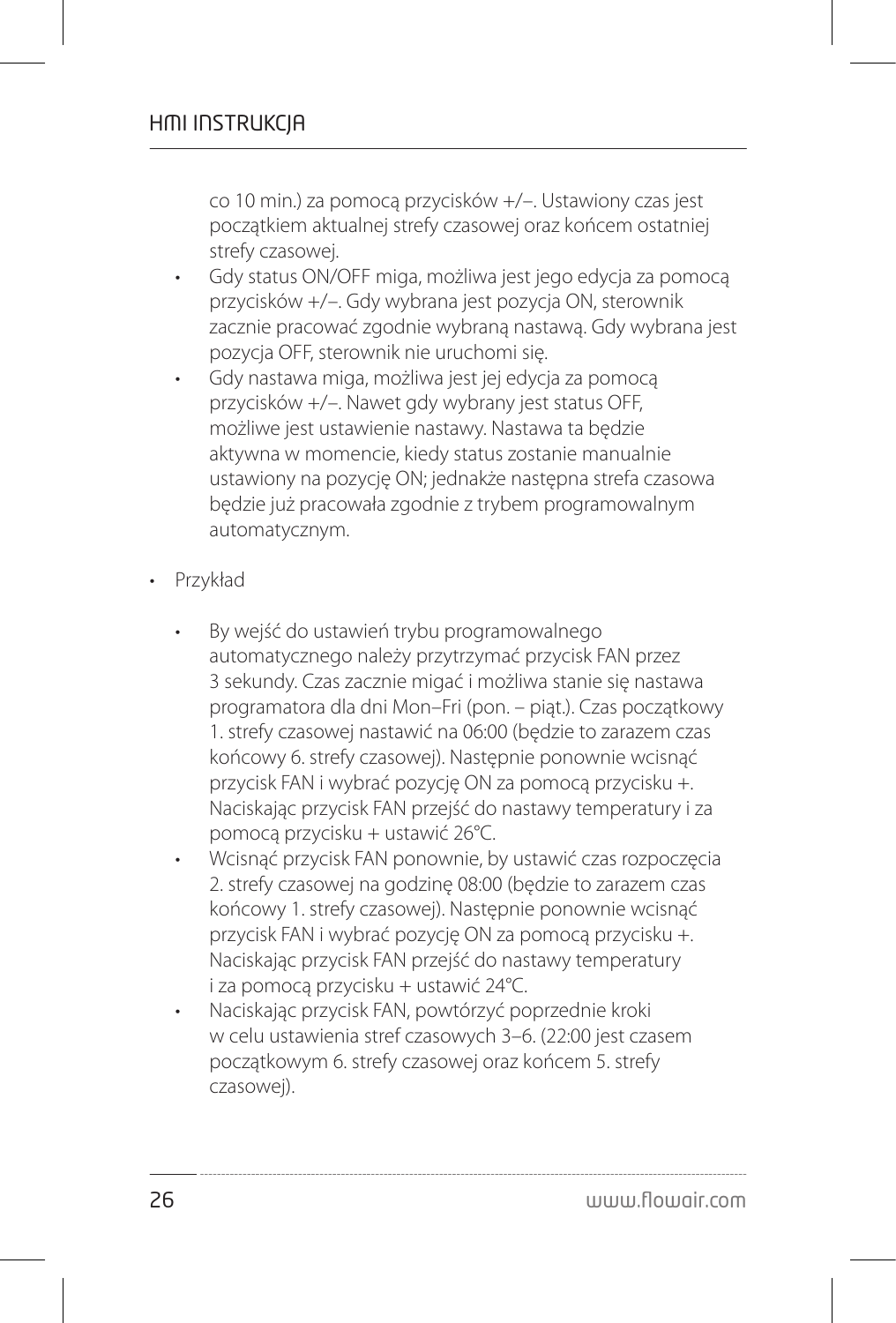- Jeśli już 6 stref czasowych dla Mon.–Fri (pon. piąt.). jest już ustawionych należy użyć przycisku FAN, by przejść do ustawień stref czasowych Sat. (Sob.) by dokonać ustawień analogicznie jak w poprzednich punktach. Następnie należy użyć przycisku FAN, by przejść do ustawień stref czasowych Sun (Niedz.) by dokonać ustawień analogicznie jak w poprzednich punktach.
- Po zakończeniu ustawień należy przycisnąć przycisk FAN bądź poczekać 5 sekund w celu zaakceptowania ustawień.

## 7. INSTALACJA

#### **WAŻNE!**

Należy pamiętać o rozłączeniu sterownika HMI przed przystąpieniem do czynności instalacyjnych. Sterownik powinien być zamontowany na wysokości ok. 1,5m nad ziemią w miejscu o dobrej cyrkulacji powietrza. Nie należy umieszczać go przy źródłach ciepła, oświetleniu, nawiewnikach, otworach okiennych i drzwiowych itp.

POLSKI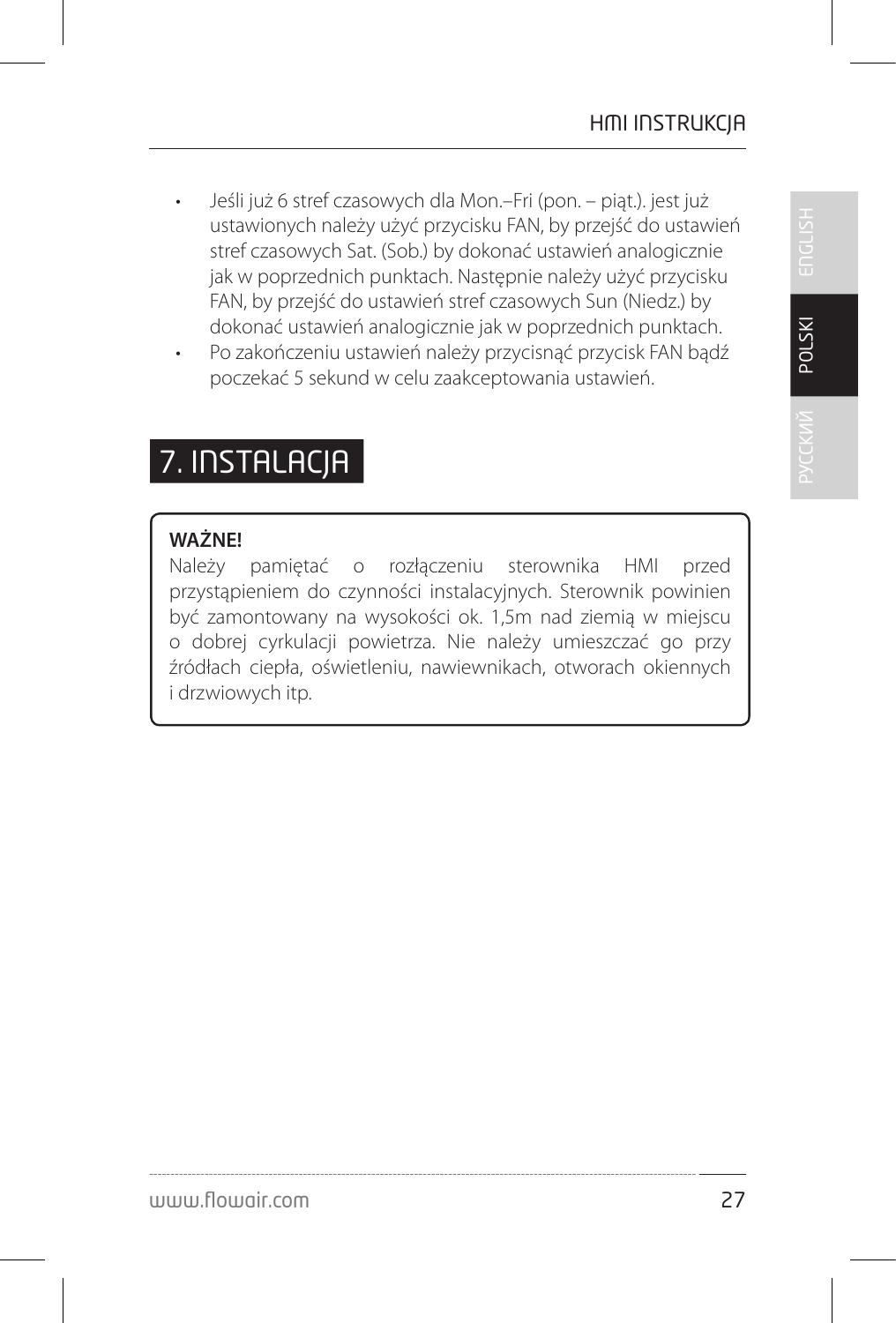### **7.1 Montaż**

Etapy montażu:



- **1.** Zdjąć pokrywę ze sterownika.
- **2.** Przykręcić pokrywę do powierzchni płaskiej.
- **3.** Przytwierdzić sterownik do przykręconej pokrywy.

## 8. SCHEMAT POŁĄCZEŃ ELEKTRYCZNYCH

#### **UWAGA!**

RYZYKO PORAŻENIA PRĄDEM. Odłączyć źródło zasilania przed rozpoczęciem jakichkolwiek prac związanych z podłączeniami elektrycznymi dotyczącymi sterownika HMI.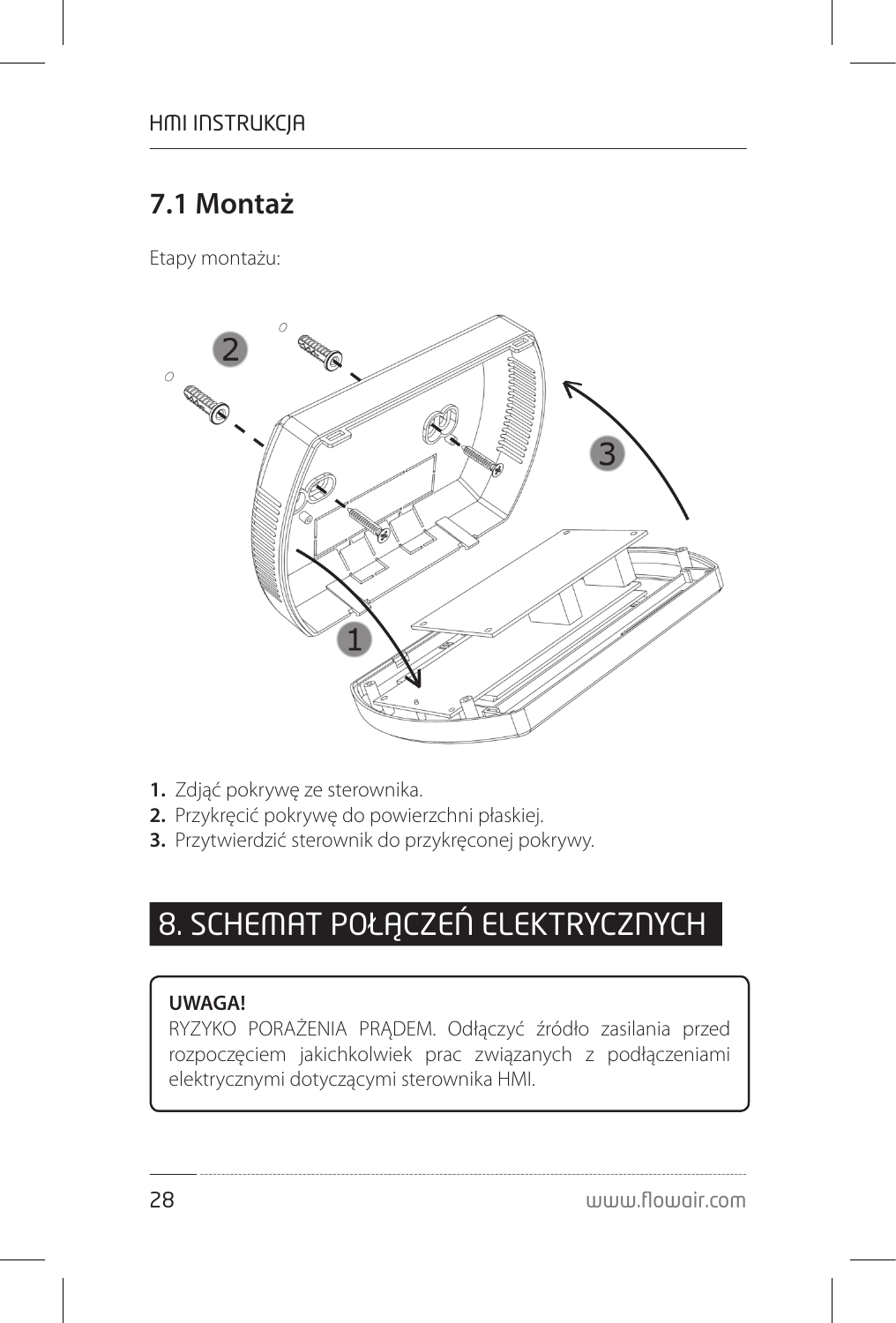- Wszystkie przewody muszą być zakończone tulejami izolowanymi,
- Grubości przewodów powinny być dobrane przez projektanta,
- Przewód zasilający: OMY min. 2 x 1 mm2 .
- Przed uruchomieniem należy się upewnić, że pokrywa sterownika jest szczelnie zamknięta.



## 9. KOMUNIKACJA BMS

Sterownik umożliwią podłączenie do systemu BMS. Adresy rejestru dostępne są na stronie www.flowair.com.

| Parametry komunikacyjne:  |                   |  |  |  |
|---------------------------|-------------------|--|--|--|
| Warstwa fizyczna          | <b>RS485</b>      |  |  |  |
| Protokół                  | <b>MODBUS-RTU</b> |  |  |  |
| Predkość transmisji [bps] | 2400              |  |  |  |
| Parzystość                | None              |  |  |  |
| Liczba bitów danych       | 8                 |  |  |  |
| Liczba bitów stopu        |                   |  |  |  |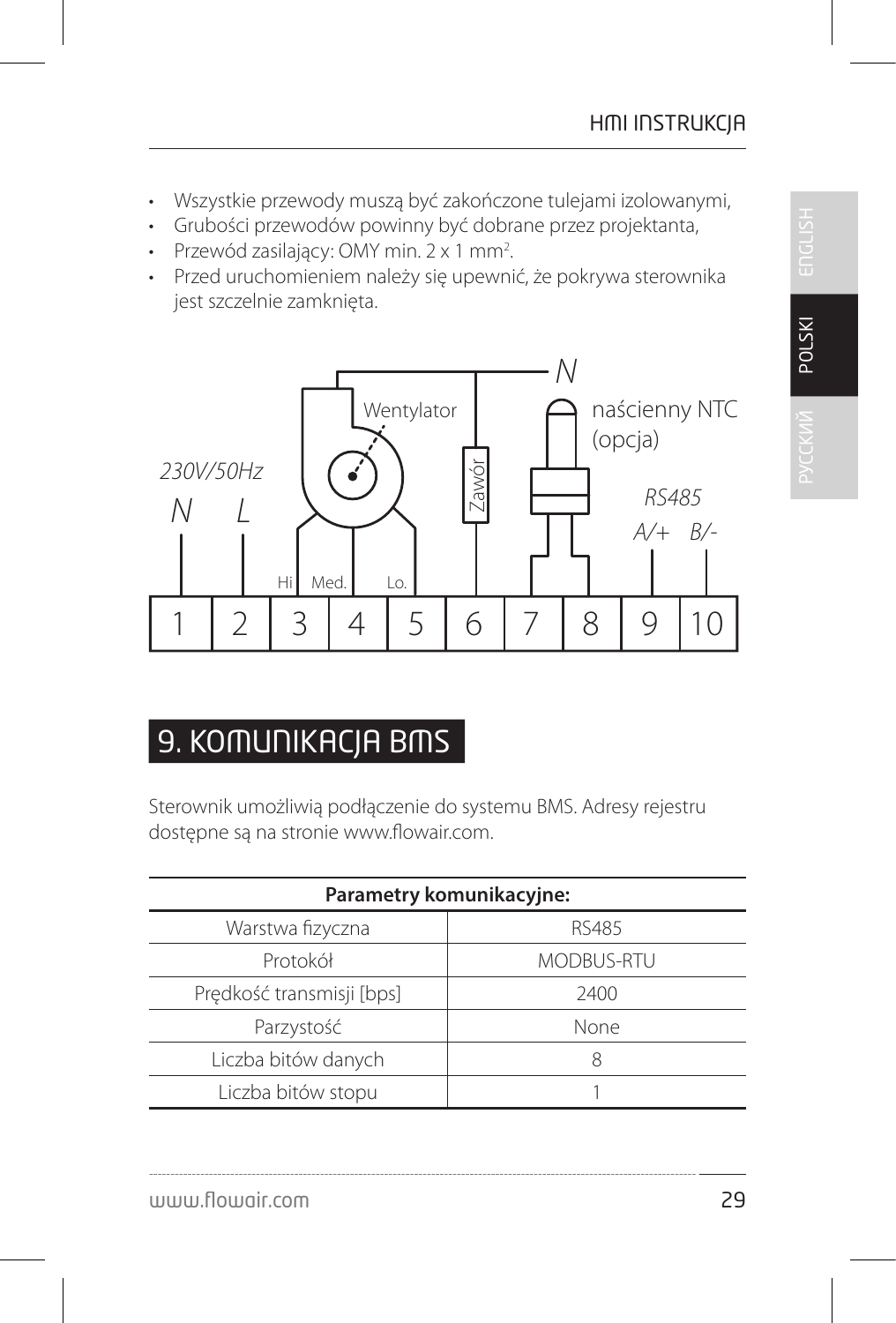## 10. DEKLARACJA ZGODNOŚCI

FLOWAIR GŁOGOWSKI I BRZEZIŃSKI SP.J. Siedziba: ul. Chwaszczyńska 151E, 81–571 Gdynia e–mail: info@flowair.pl www.flowair.pl

 $\epsilon$ 

### **Deklaracja zgodności**

Niniejszym deklarujemy, iż sterownik HMI został wyprodukowany zgodnie z wymaganiami następujących Dyrektyw Unii Europejskiej:

**2006/95/WE** – Niskonapięciowe wyroby elektryczne **2004/108/WE** – Kompatybilności elektromagnetycznej

oraz zharmonizowanymi z tymi dyrektywami normami:

**PN–EN 62233:2008 PN–EN 60335–1:2012 PN–EN 55014–1:2012 PN–EN 61000–3–2:2014–10 PN–EN 61000–3–3: 2013–10 PN–EN 55014–2:2015–06**

 $CF: 15$ 

Gdynia, 01.09.2015 R&D department manager

Paresly Guyon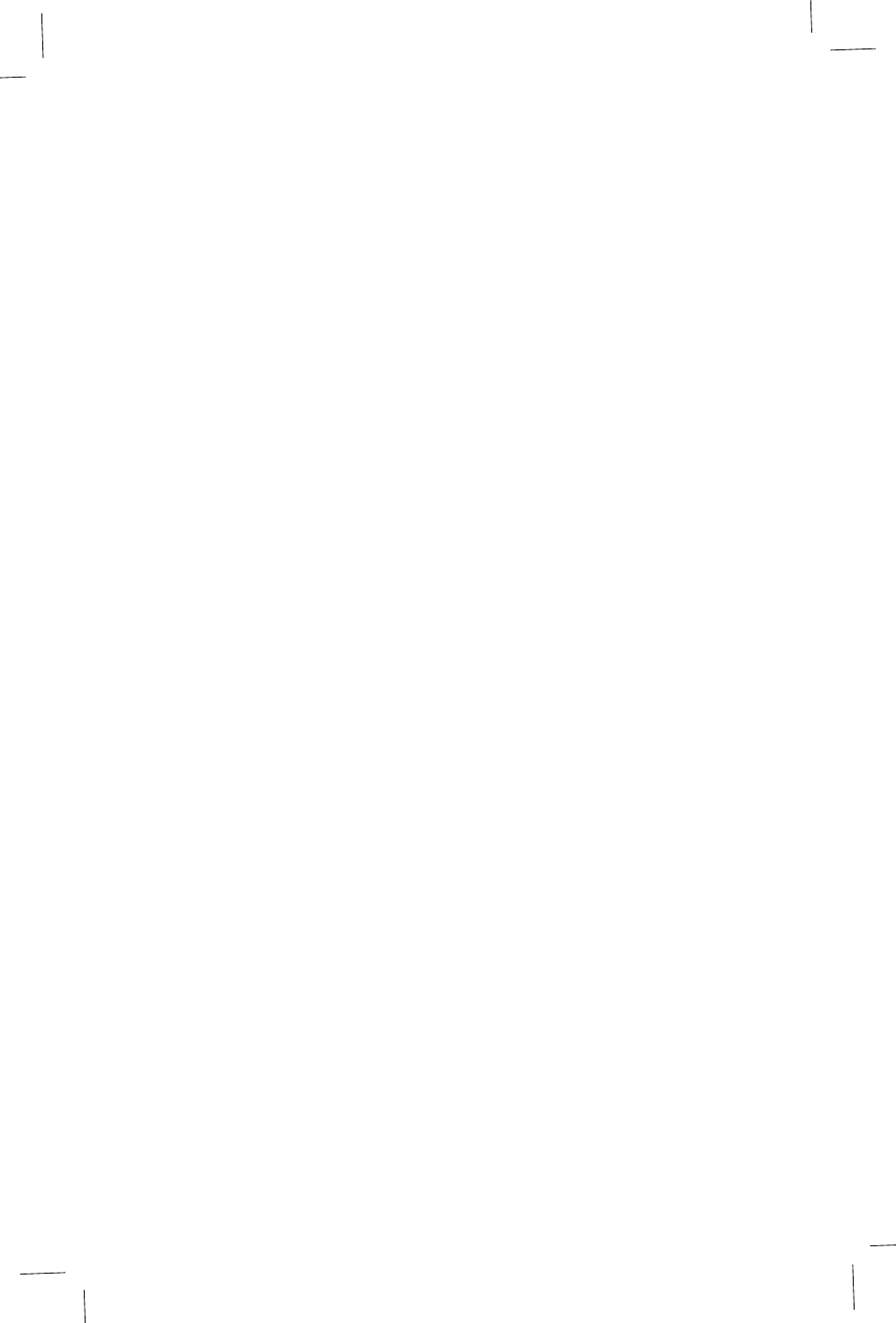Данная документация содержит важную информацию по подключению и конфигурации командоконтроллера HMI

#### **Для вашей безопасности рекомендуется внимательно прочитать данную документацию перед подключением командоконтроллера.**

Рекоммендуется сохранить документацию HMI для последующего использования.

Производитель оставляет за собой право вносить изменения в конструкцию изделия не ухудшающих эксплуатационных характеристик без предварительного уведомления.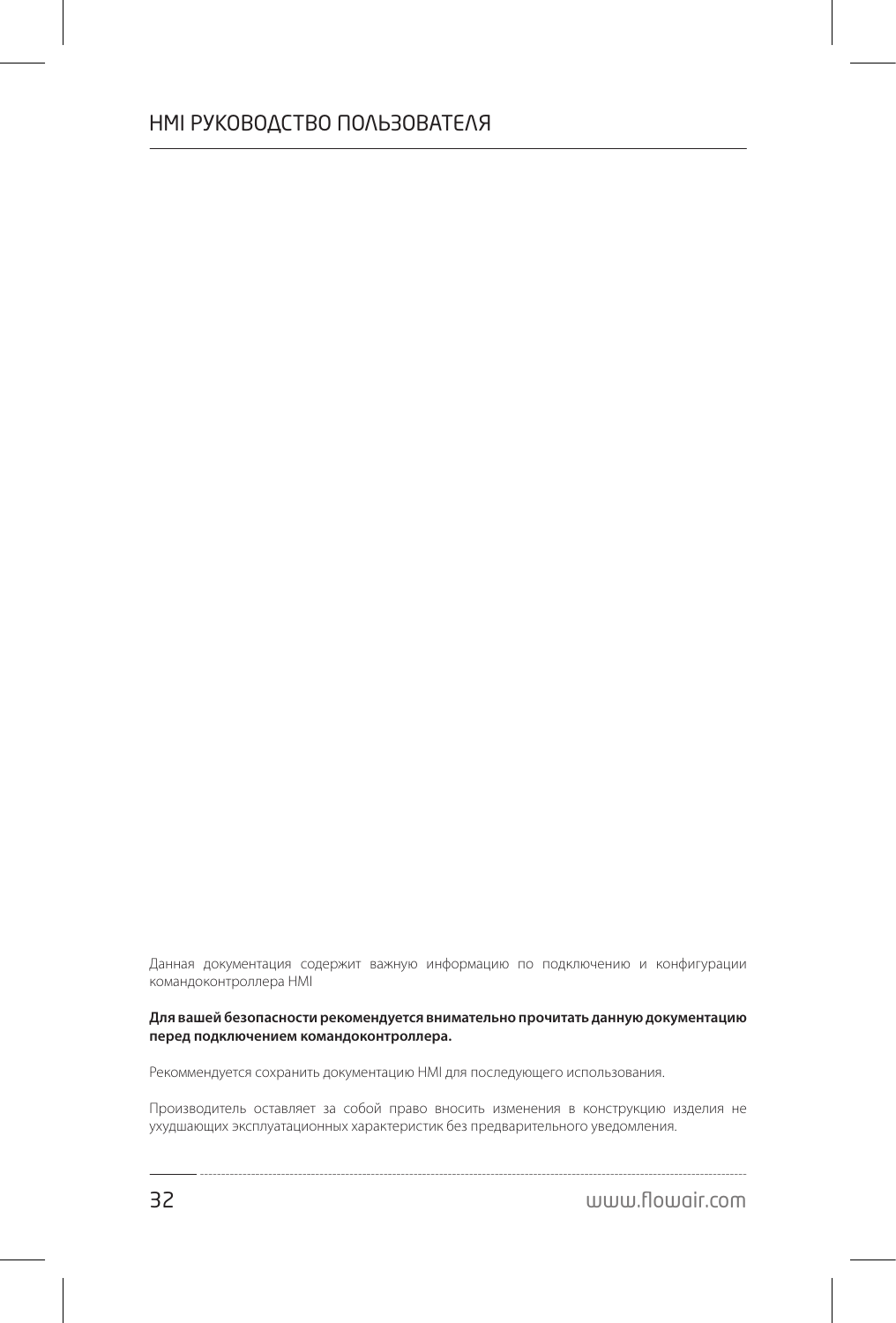## СОДЕРЖАНИЕ

| $\mathcal{P}$    |  |
|------------------|--|
|                  |  |
| 3.               |  |
|                  |  |
|                  |  |
| 4.               |  |
|                  |  |
|                  |  |
|                  |  |
|                  |  |
|                  |  |
| 5.               |  |
|                  |  |
|                  |  |
|                  |  |
| б.               |  |
|                  |  |
|                  |  |
|                  |  |
| $\overline{7}$ . |  |
|                  |  |
| 8.               |  |
| 9.               |  |
|                  |  |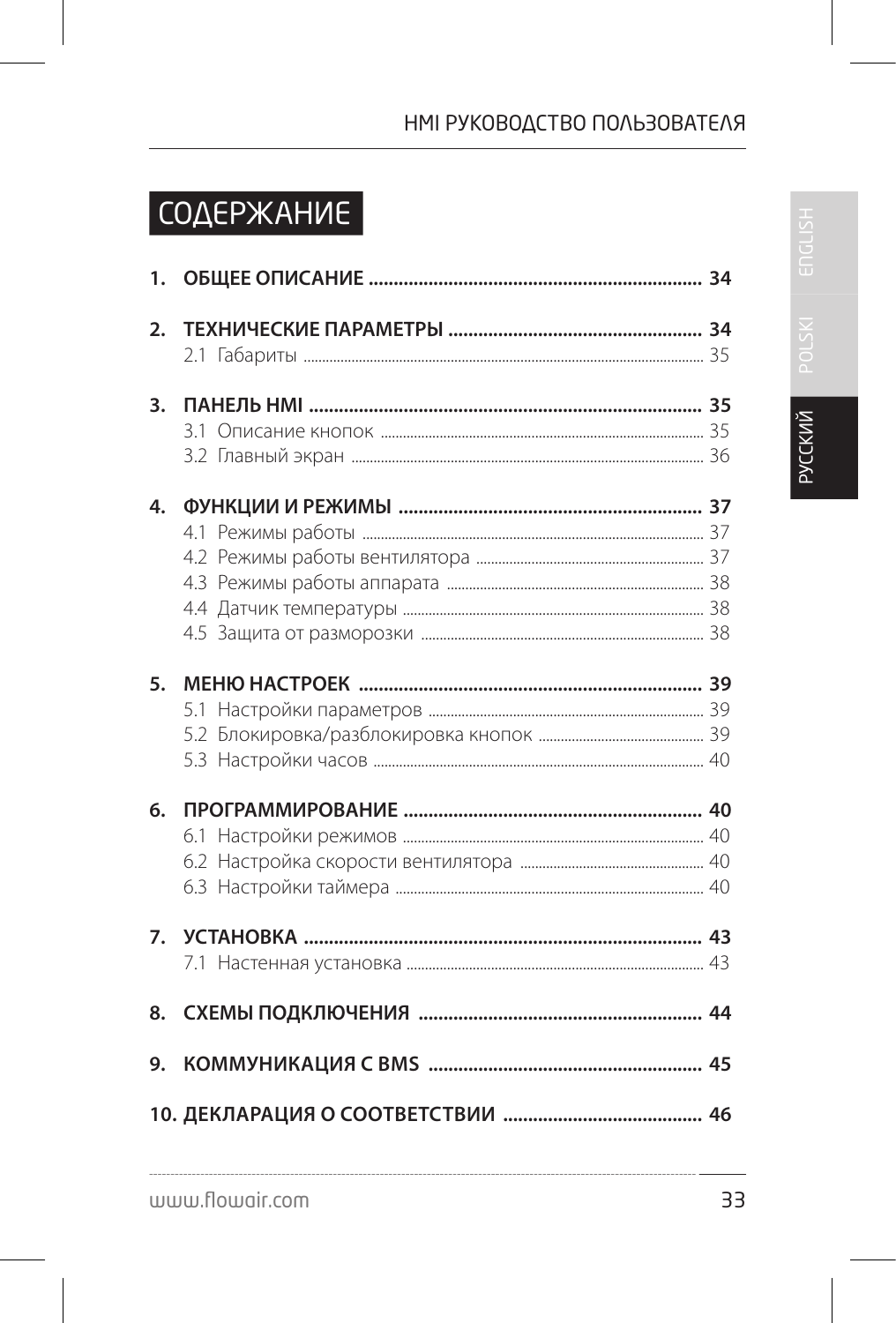## 1. ОБЩЕЕ ОПИСАНИЕ

- Применяется с воздухонагревателями LEO FB типа V.
- Позволяет автоматически или вручную устанавливать скорость вентилятора.
- Контролирует температуру воздуха в помещении (через открытие/закрытие клапана или настройки производительности вентилятора).
- Защита от разморозки защита от падения температуры в помещении ниже критического уровня.
- HMI управляет максимально 6 аппаратами LEO V (для управления больше чем 1 аппаратом необходимо применить распределитель сигнала RX).
- Возможность подключения внешнего датчика температуры NTC.

## 2. ТЕХНИЧЕСКИЕ ПАРАМЕТРЫ

| Питание                                      | 230VAC/50Гц                                          |
|----------------------------------------------|------------------------------------------------------|
| Регулировка                                  | Кнопки / LCD-дисплей                                 |
| Диапазон настройки<br>температуры            | $+5 \div +40^{\circ}$ C                              |
| Регулировка оборотов<br>вращения вентилятора | 3 скорости                                           |
| Температура хранения                         | $-10 \div +60^{\circ}$ C                             |
| Диапазон рабочей<br>температуры              | $0 \div +50^{\circ}$ C                               |
| Датчик температуры                           | встроенный внутренний /<br>внешний NTC (опционально) |
| IP                                           | 20                                                   |
| Установка                                    | настенная                                            |
| Корпус                                       | Пластик                                              |
| Недельный таймер                             | ON: 5д + 2д, OFF                                     |
| Номинальная мощность<br>нагрузки             | 830 Вт (однофазный двигатель)                        |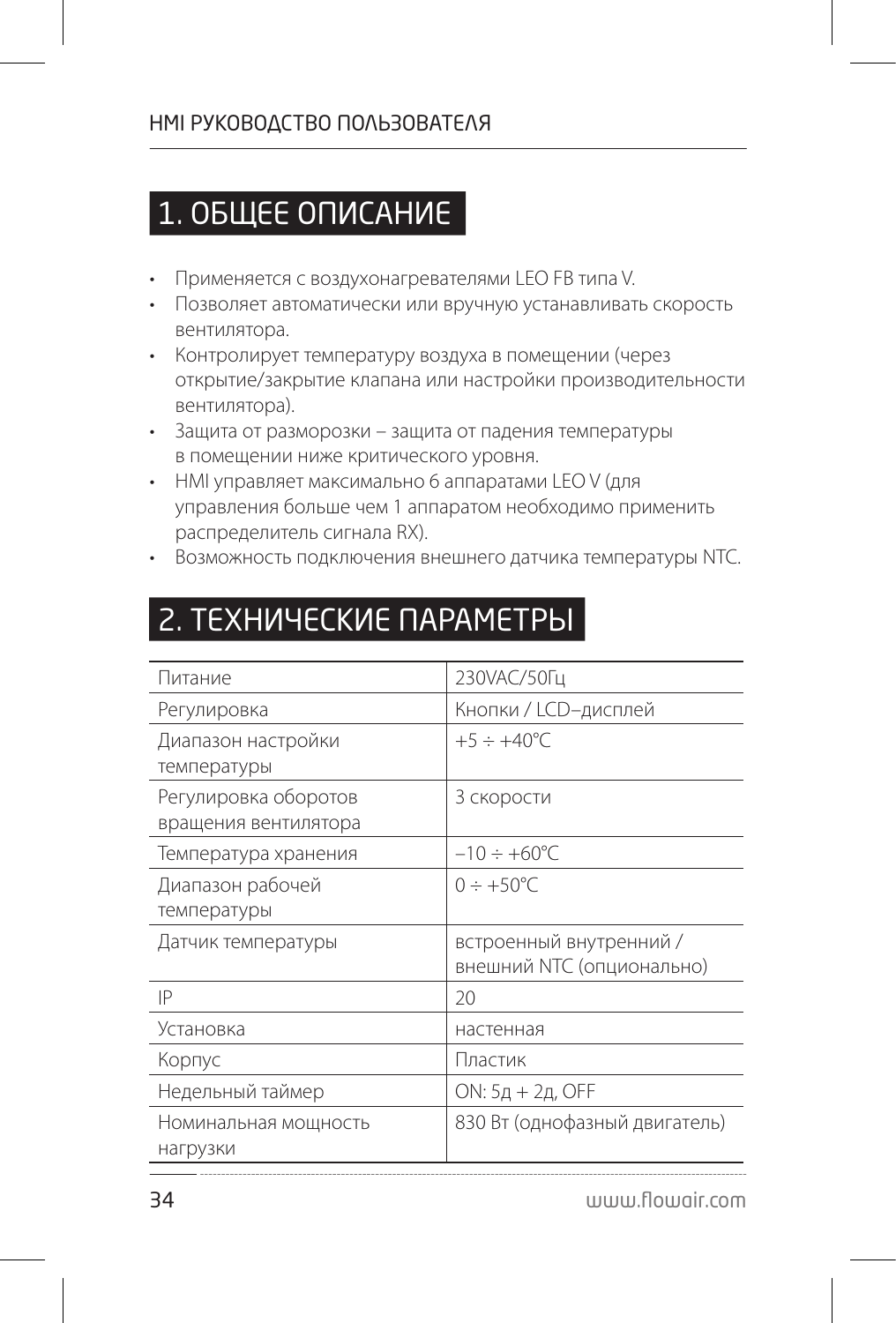### **2.1 Габариты**



**3. ПАНЕЛЬ НМІ** 

### **3.1 Описание кнопок**



- 15. Кнопка изменения режима
- 16. Кнопка изменения скорости
- 17. Кнопка ON/OFF
- 18. Кнопка повышения значения параметра
- 19. Кнопка понижения значения параметра

PYCCKWN POLSKI ENGLISH

PYCCKMЙ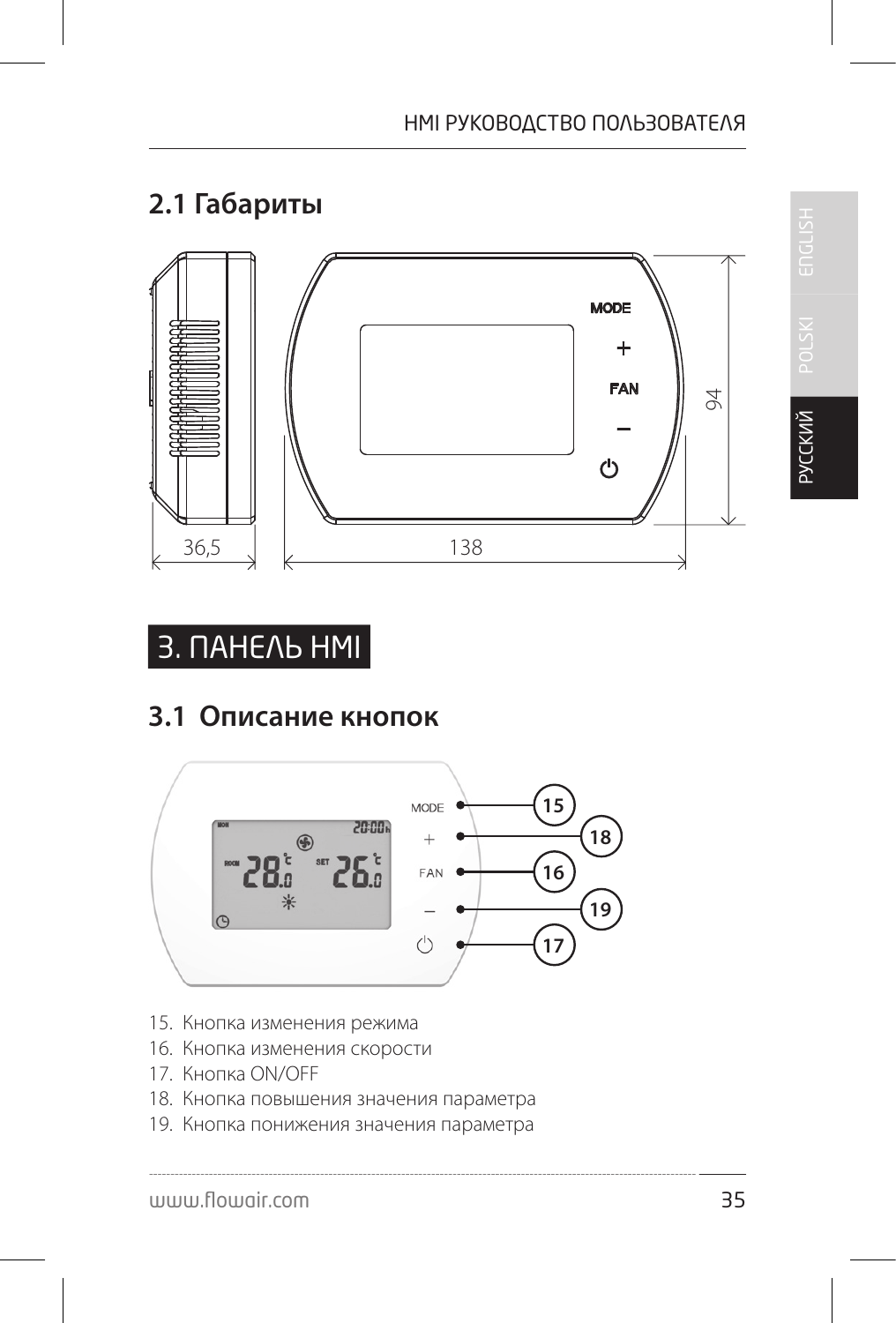### **3.2 Главный экран**



- 1. Скорость вентилятора (Низкая, средняя, высокая и авто)
- 2. ROOM TEMP. (Измеряемая температура)
- 3. SET TEMP. (Заданная температура)
- 4. Режим охлаждения
- 5. Режим отопления
- 6. День недели
- 7. Часы
- 8. Блокировка кнопок
- 9. Статус настроек временных зон
- 10. Автоматический режим
- 11. Ручной режим
- 12. Временные зоны
- 13. Защита от разморозки
- 14. Режим вентиляции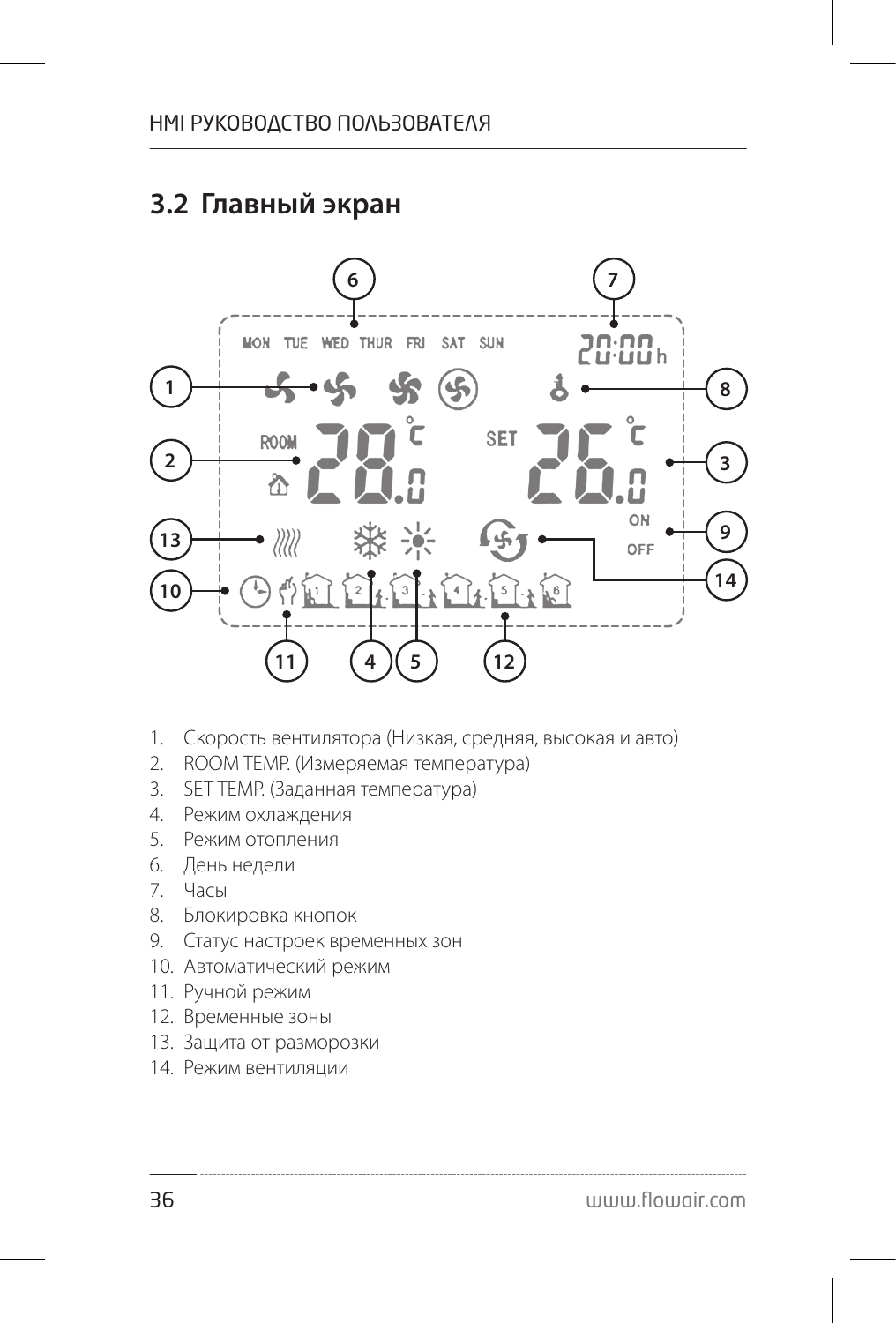## 4. ФУНКЦИИ И РЕЖИМЫ

#### **4.1 Режимы работы**

**РУЧНОЙ РЕЖИМ** – вентилятор работает с выбранной скоростью (LOW, MED или HI). Дополнительные режимы: обогрев, охлаждение и вентиляция. В зависимости от заданной температуры, клапан находится в открытой/закрытой позиции. Недельный таймер доступен в программируемом режиме.

#### **АВТОМАТИЧЕСКИЙ ПРОГАММИРУЕМЫЙ РЕЖИМ** – производительность регулируется автоматически в зависимости от разницы между заданной и измеряемой температурой (нет возможности изменить скорость вентилятора вручную). **В автоматическом режиме есть возможность отказаться от клапана – источник тепла будет контролировать расход**

**и температуру воды.**

### **4.2 Режимы работы вентилятора**

Чтобы выбрать режим вентилятора, смотрите раздел 5.1.

**Постоянный** - после достижения заданной температуры (3) клапан закрывается, вентилятор работает как указано ниже: РУЧНОЙ РЕЖИМ – с прежде заданной скоростью (1), АВТОМАТИЧЕСКИЙ РЕЖИМ – с самой низкой скоростью.

**Термостатический** – после достижения заданной температуры (3) клапан закрывается, вентилятор прекращает работу.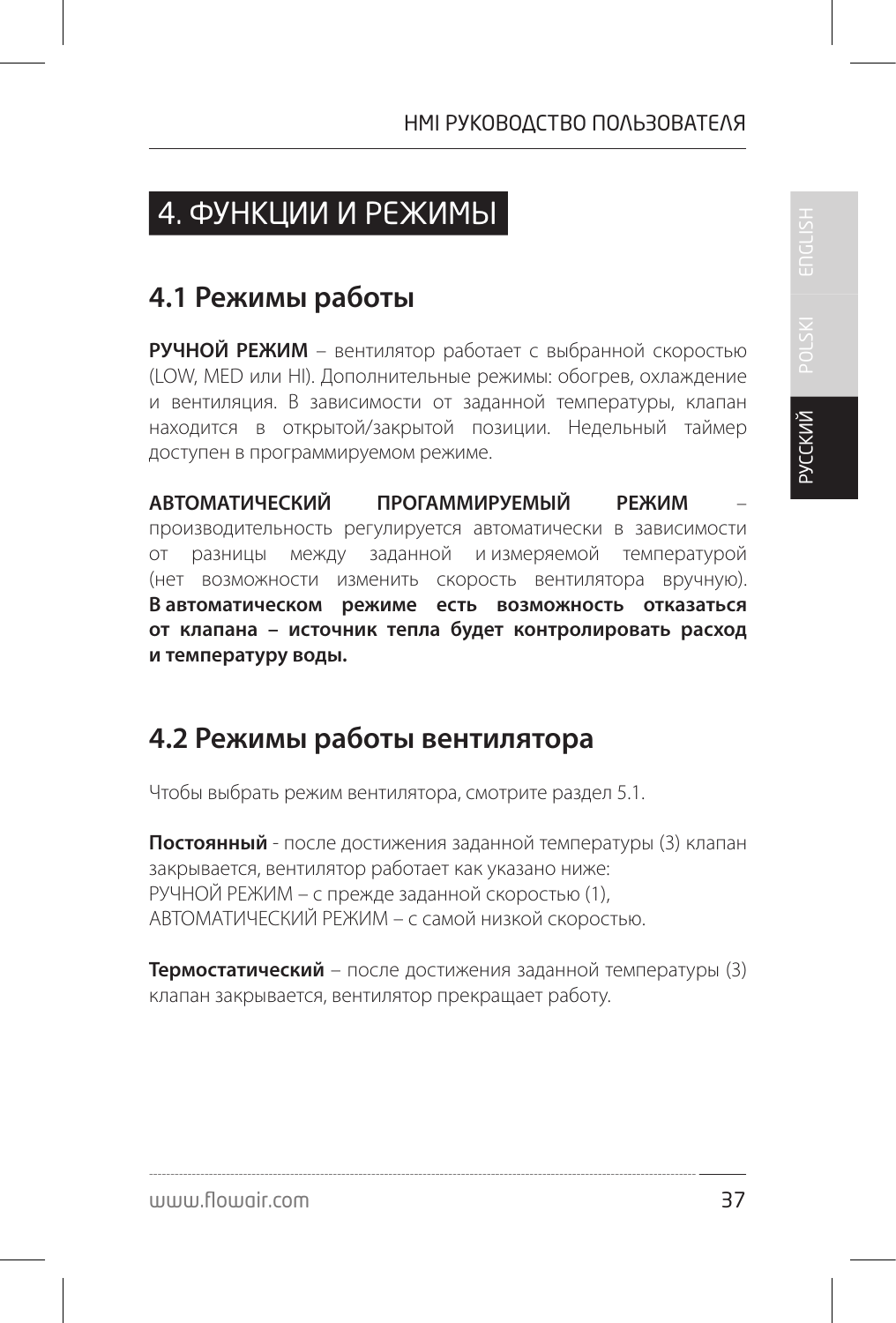#### **4.3 Режимы работы аппарата**

**Обогрев** – клапан открыт, вентилятор работает, когда температура в помещении ниже заданной.

**Охлаждение** – клапан открыт, вентилятор работает, когда температура в помещении выше заданной.

**Вентиляция** – клапан закрыт, вентилятор включен работает,, работает с заданной производительностью.

#### **4.4 Датчик температуры**

Чтобы выбрать датчик, смотрите раздел 5.1.

**Внутренний** – температура измеряется встроенным датчиком. **Внешний** – температура в помещении измеряется с помощью внешнего датчика NTC (опционально). Можно подключить один датчик NTC к одному HMI.

#### **ВНИМАНИЕ!**

Сигнализвация включится в случае ошибки внешнего или внутреннего датчика: **E0**.

#### **4.5 Защита от разморозки**

Когда температура внешнего или внутреннего датчика достигнет 5°С (настройка по умолчанию), автоматически открывается клапан и включается вентилятор.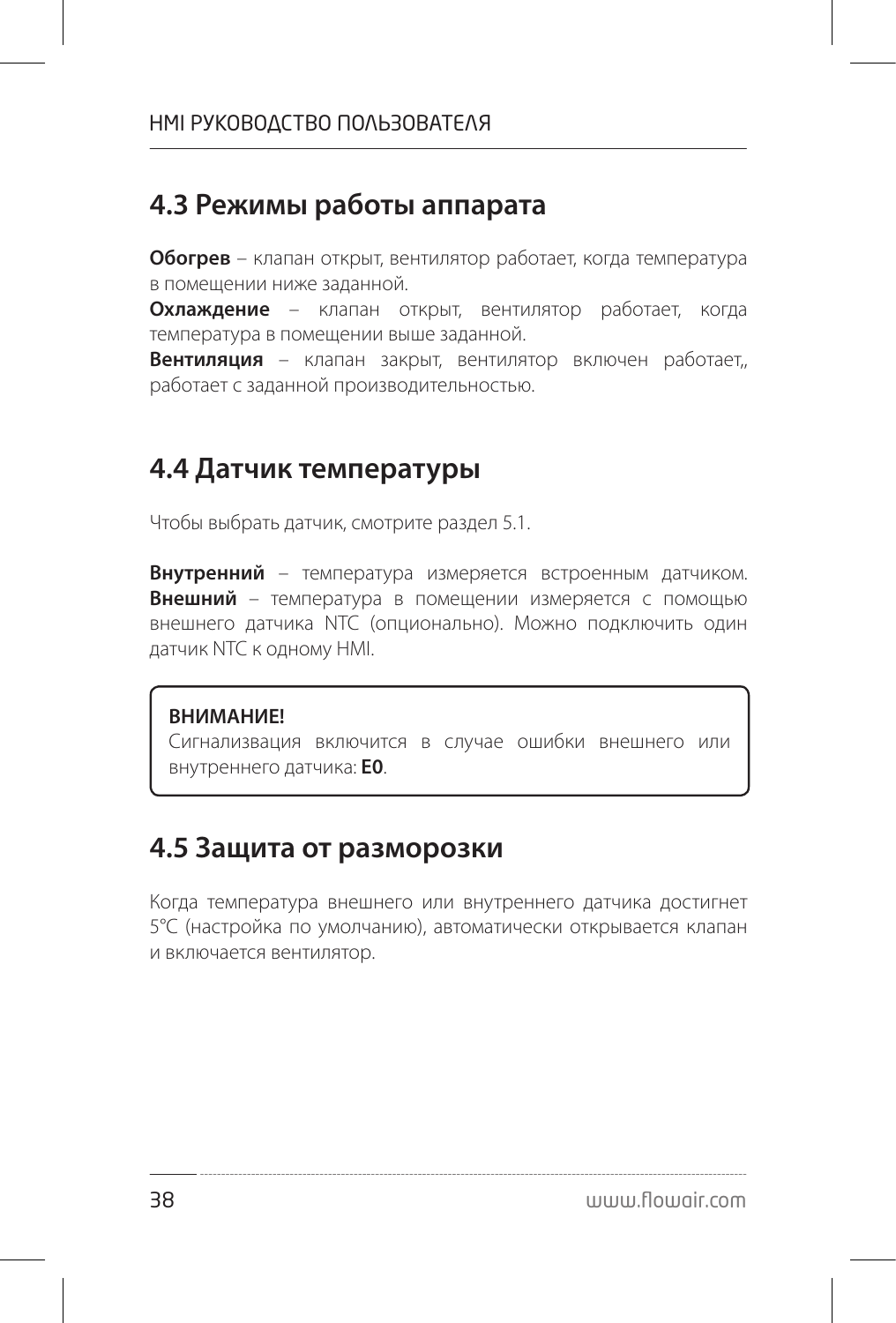## 5. МЕНЮ НАСТРОЕК

#### **5.1 Настройки параметров**

- Когда командоконтроллер выключен, нажмите и придержите MODE в течение 3 секунд.
- Чтобы изменить настройки, нажмите кнопку MODE.
- Чтобы изменить параметры, нажмите кнопки +/–.

| Меню<br>настроек | Настройка                 | Значение                                           |
|------------------|---------------------------|----------------------------------------------------|
|                  | Калибровка<br>температуры | $-9^{\circ}$ C ~ +9°C                              |
| $\mathfrak{D}$   | Режим<br>вентилятора      | С1: Термостатический режим<br>С2: Постоянный режим |
| 3                | Датчик<br>температуры     | 0: Внутренний датчик<br>1: Внешний датчик NTC      |
| $\overline{4}$   | Защита от<br>разморозки   | 0: Выключена<br>1: Включена                        |
| 5                | Защита от<br>разморозки   | $+5^{\circ}$ C ~ $+10^{\circ}$ C                   |
| 6                | <b>MODBUS ID</b>          | $1 - 247(01 - F7)$                                 |
| 7                | Парность                  | 0: не происходит<br>1: непарный<br>2: парный       |

### **5.2 Блокировка/разблокировка кнопок**

• Чтобы заблокировать/ разблокировать кнопки нажмите кнопку +, а затем – в течение 5 секунд.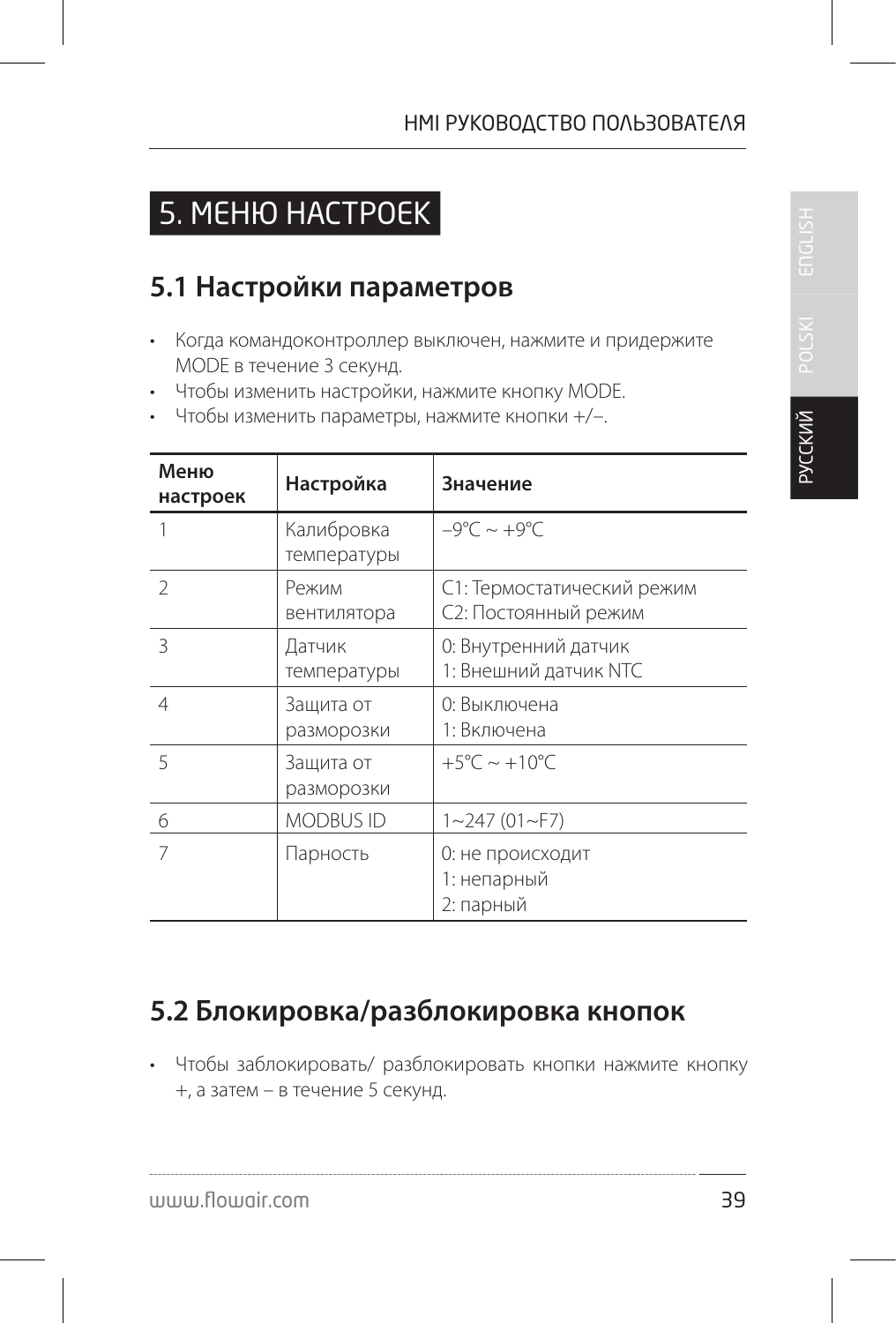### **5.3 Настройки часов**

- Когда командоконтроллер выключен, нажмите и придержите кнопку FAN в течение 3 секунд, чтобы войти в меню настроек часов.
- Последовательность настроек: час, минута, день недели.
- Чтобы изменить настройки, нажмите кнопку FAN.
- Чтобы изменить параметры, нажмите кнопки +/–.

## 6. ПРОГРАММИРОВАНИЕ

#### **6.1 Настройки режимов**

- Нажмите кнопку MODE (15), чтобы выбрать Ручной режим или Программируемый режим.
- Нажмите кнопку MODE (15), чтобы выбрать режим Охлаждения, Обогрева или Вентиляции.

#### **6.2 Настройка скорости вентилятора**

• Нажмите кнопку FAN (16), чтобы выбрать скорость вращения вентилятора: LOW, MED, HI и AUTO.

#### **6.3 Программирование недельного таймера**

• Нажмите и придержите кнопку FAN в течение 3 секунд, чтобы начать программировать недельный таймер.

#### **С понедельника по пятницу**

Настройка времени первой зоны (час и минута) –> FAN –> Настройка статуса первой зоны (ON / OFF) –> FAN –> Настройка температуры первой зоны –> FAN –> переход к второй зоне.... Настройка времени шестой зоны (час и минута) –> FAN–> Настройка статуса шестой зоны (ON / OFF) –> FAN –> Настройка температуры первой зоны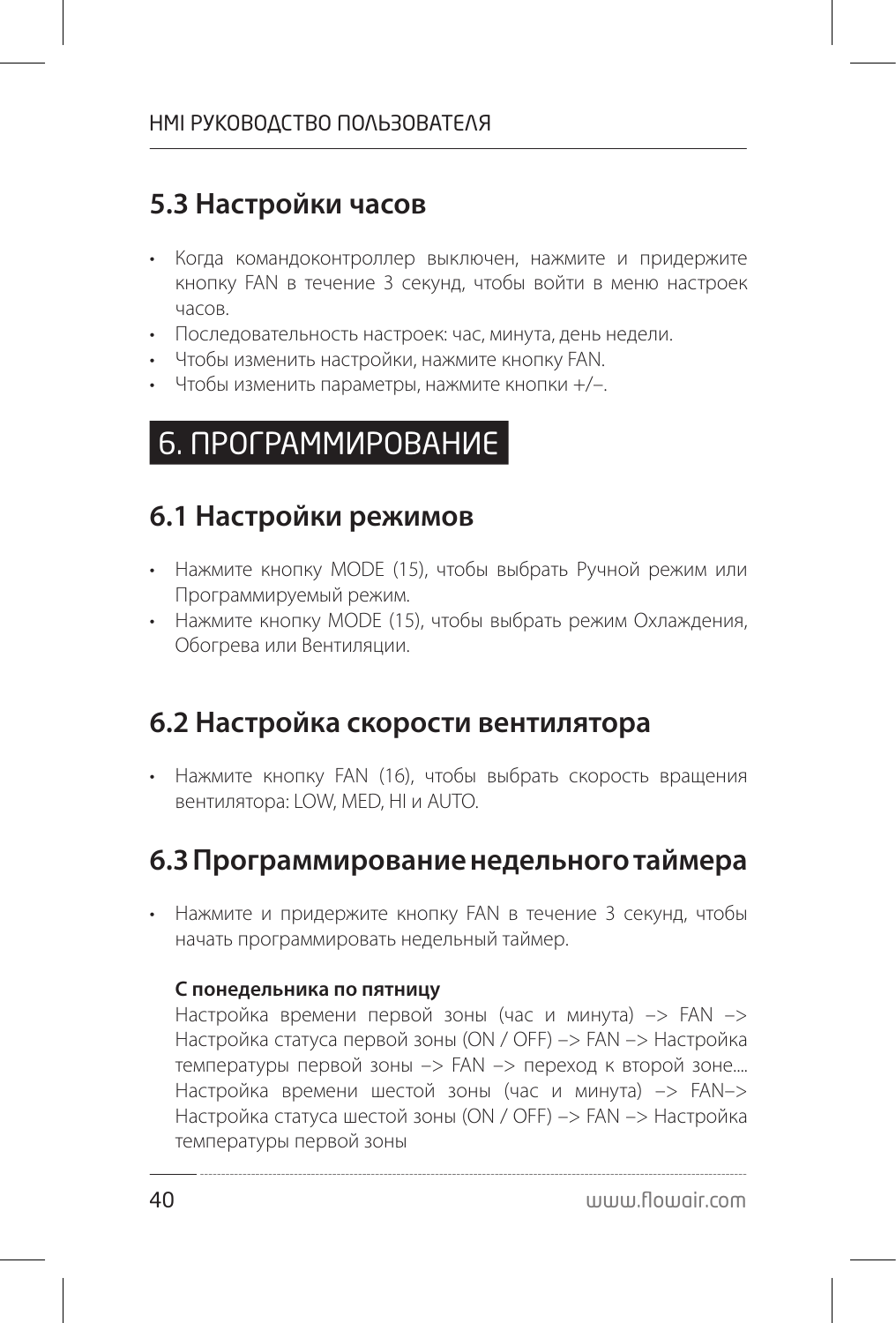#### HMI РУКОВОДСТВО ПОЛЬЗОВАТЕЛЯ

#### **Суббота**

Настройка времени первой зоны (час и минута) –> FAN –> Настройка статуса первой зоны (ON / OFF) –> FAN –> Настройка температуры первой зоны –> FAN –> переход к второй зоне.... Настройка времени шестой зоны (час и минута) –> FAN–> Настройка статуса шестой зоны (ON / OFF) –> FAN –> Настройка температуры первой зоны

#### **Воскресенье**

Настройка времени первой зоны (час и минута) –> FAN –> Настройка статуса первой зоны (ON / OFF) –> FAN –> Настройка температуры первой зоны –> FAN –> переход к второй зоне.... Настройка времени шестой зоны (час и минута) –> FAN–> Настройка статуса шестой зоны (ON / OFF) –> FAN –> Настройка температуры первой зоны

|                               |                         | День недели |                |      |                |      |                |  |
|-------------------------------|-------------------------|-------------|----------------|------|----------------|------|----------------|--|
|                               |                         | Пон. ~ Пят. |                | Cy6. |                | Boc. |                |  |
|                               |                         |             | Ν              | S    | N              | S    | Ν              |  |
| 30 <sub>Ha</sub><br>Временная | $106:00 \sim 08:00$     | ON          | $26^{\circ}$ C | ON   | $26^{\circ}$ C | ON   | $26^{\circ}$ C |  |
|                               | $2.08:00 \approx 11:30$ | ON          | $74^{\circ}$ C | ON   | $24^{\circ}$ C | ON   | $74^{\circ}$ C |  |
|                               | $311:30 \sim 13:30$     | ON          | $22^{\circ}C$  | ON   | $22^{\circ}$ C | ON   | $22^{\circ}$ C |  |
|                               | 4 13:30 $\sim$ 17:00    | ON          | $22^{\circ}C$  | ON   | $22^{\circ}$ C | ON   | $22^{\circ}$ C |  |
|                               | $517:00 \sim 22:00$     | ON          | $74^{\circ}$ C | ON   | $74^{\circ}$ C | ON   | $74^{\circ}$ C |  |
|                               | $622:00 \sim 06:00$     | ON          | $24^{\circ}$ C | ON   | $24^{\circ}$ C | ON   | $74^{\circ}$ C |  |

Пример:

S: Статус; N: Заданная температура

#### • Замечания:

- Параметры можно изменять только когда они мигают.
- Когда время начала мигает, есть возможность изменить его с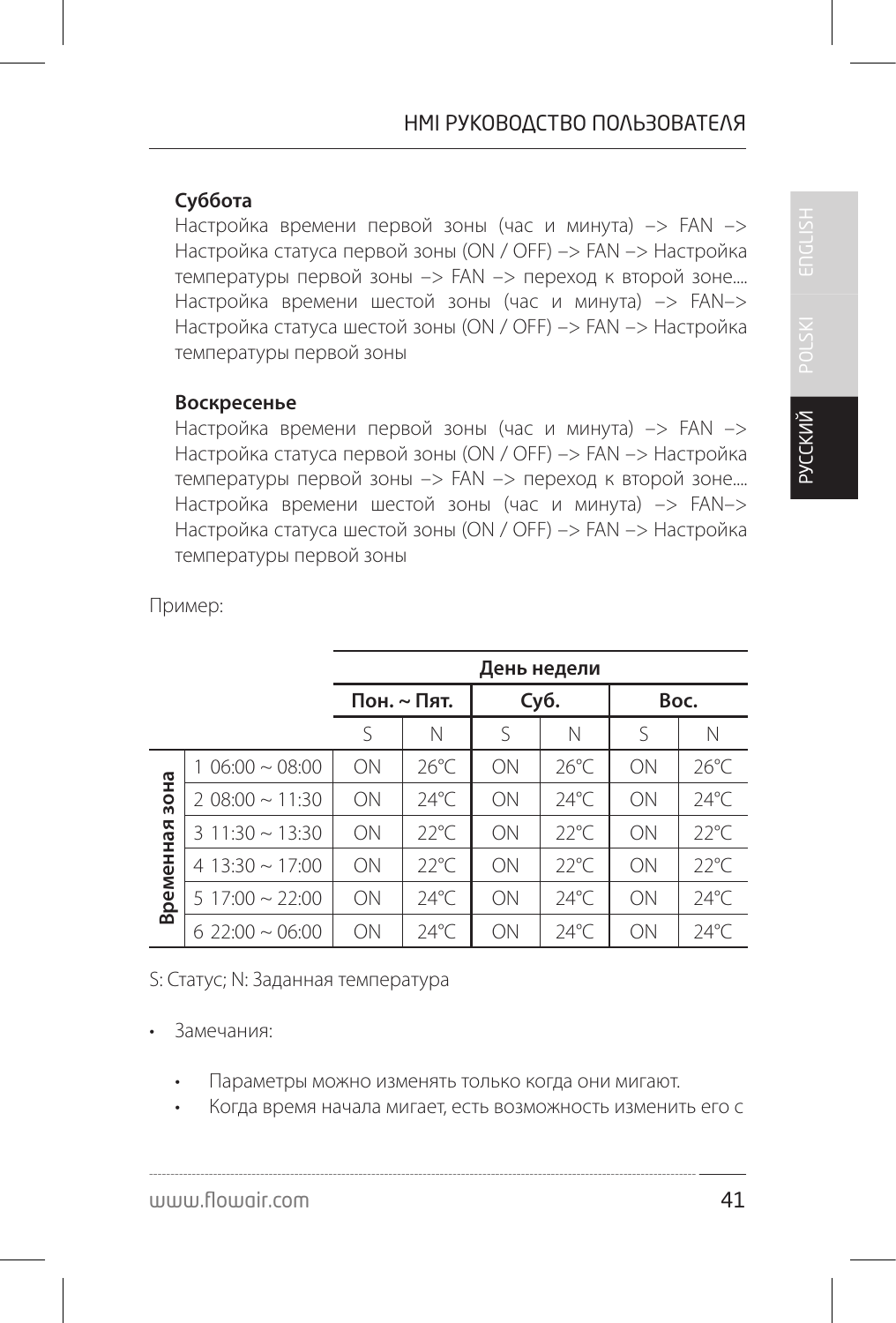помощью кнопок + и –. Выбранное время является началом текущей временной зоны и концом последней.

- Когда мигает статус ON/OFF, можно изменить его с помощью кнопок + и –. При выборе позиции ON, командлконтроллер начнет работать в выбранном режиме. При выборе позиции OFF, командоконтроллер не включится.
- Когда мигает заданный параметр, можно изменить его с помощью кнопок + и –. Параметр можно изменить даже когда выбран статус OFF. Параметр станет активным в момент переключения статуса на ON. Однако следующая временная зона будет работать в соответствии с программируемым автоматическим режимом
- Пример:
	- Для того, чтобы ввести настройки программируемого автоматического режима, нажмите и придержите кнопку FAN в течение 3 секунд. Когда начнет мигать время, появится возможность установки временнех зон с понедельника по пятницу. Первую зону следует установить на 06:00 (что автоматически будет концом 6 временной зоны). Затем нажмите кнопку FAN, выберите ON с помощью + и –. Еще раз нажмите FAN и с помощью + и – установите температуру  $26^{\circ}C$
	- Нажмите кнопку FAN, чтобы начать настройки второй зоны в 08:00 (что автоматически будет концом 1 зоны). Затем нажмите кнопку FAN, с помощью + и – выберите ON, нажмите FAN еще раз для того, чтобы установить температуру на 24°С.
	- Нажмите еще раз кнопку FAN и повторите предыдущие шаги, чтобы установить остальные временные зоны.
	- После того, так установите 6 зон для каждого из дней, нажмите FAN, чтобы перейти к субботе. После установки зон для субботы, нажмите FAN, чтобы перейти к воскресенью
	- Когда закончите настройки, нажмите кнопку FAN или подождите 5 секунд чтобы принять изменения.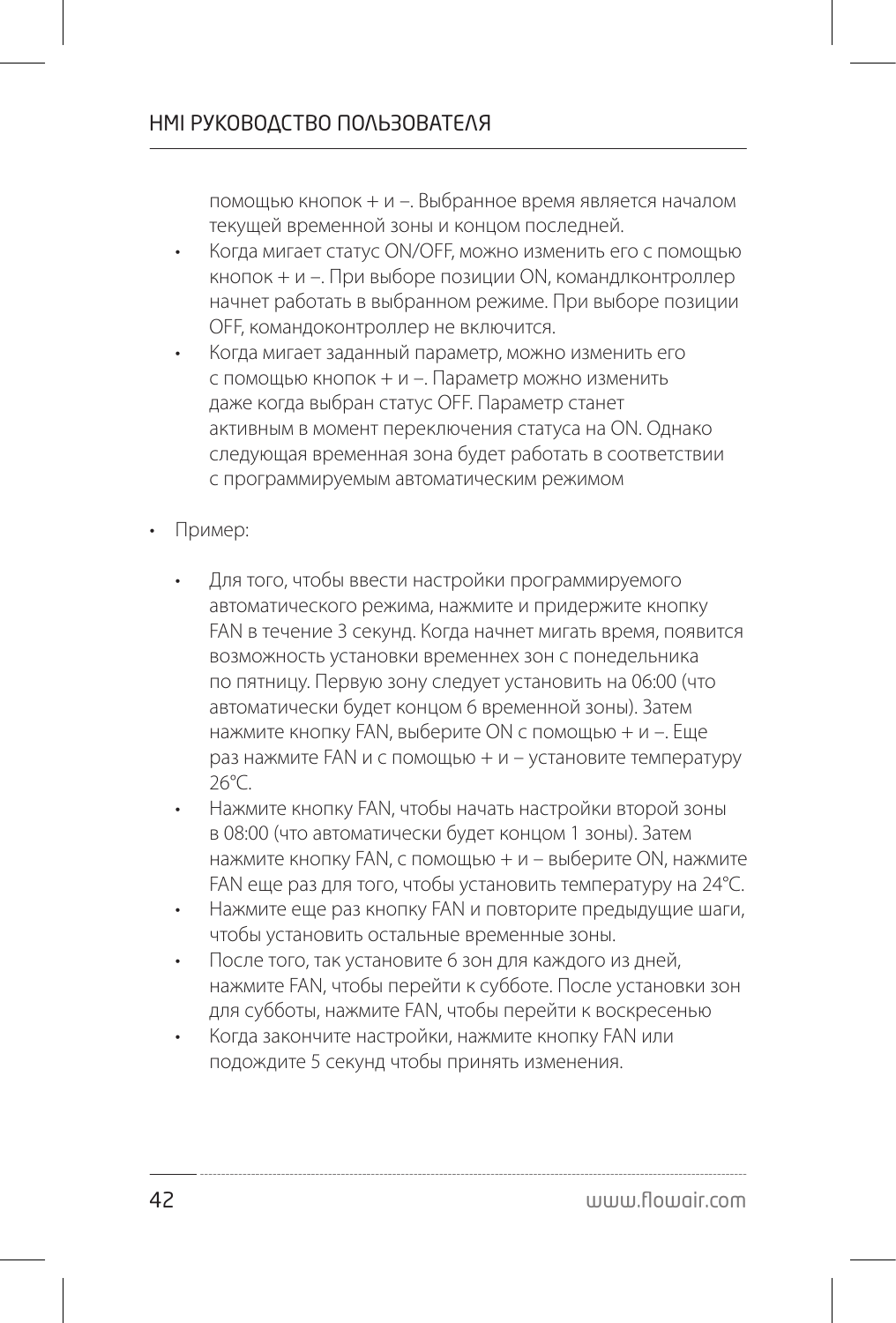## 7. УСТАНОВКА

## **ВНИМАНИЕ!**<br>Перел нач

Перед началом каких-либо работ по установке командоконтроллера необходимо отключить электрическое питание. Компандоконтроллер следует установить на высоте 1,5м, в месте с хорошей циркуляцией воздуха, далеко от источников тепла и холода.

#### **7.1 Настенная установка**



- **1.** Снимите крышку командоконтроллера.
- **2.** Прикрепите крышку командоконтроллера к стене с помощью отвертки.
- **3.** Прикрепите командоконтроллер к крышке.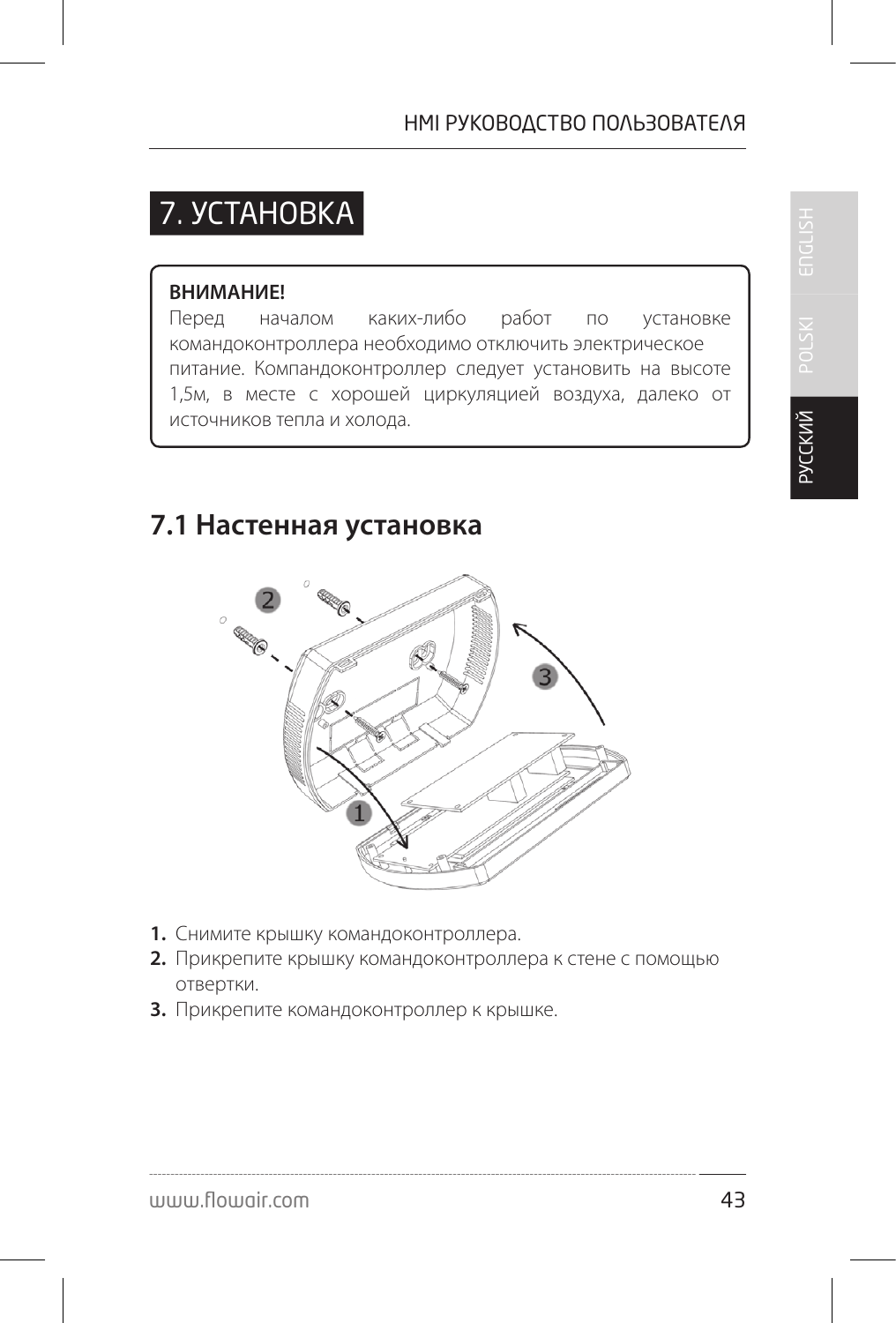## 8. СХЕМА ПОДКЛЮЧЕНИЯ

#### **ВНИМАНИЕ!**

ОПАСНОСТЬ ПОРАЖЕНИЯ ЭЛЕКТРИЧЕСКИМ ТОКОМ. Отключите источник питания перед началом каких–либо работ связанных с подключением HMI.

- Все провода следует обжать металлическим наконечником.
- Размеры проводов должны быть подобраны проектировщиком.
- Минимальный размер провода: ОМУ мин 2 х 1 мм<sup>2</sup>.
- Закройте крышку перед запуском.

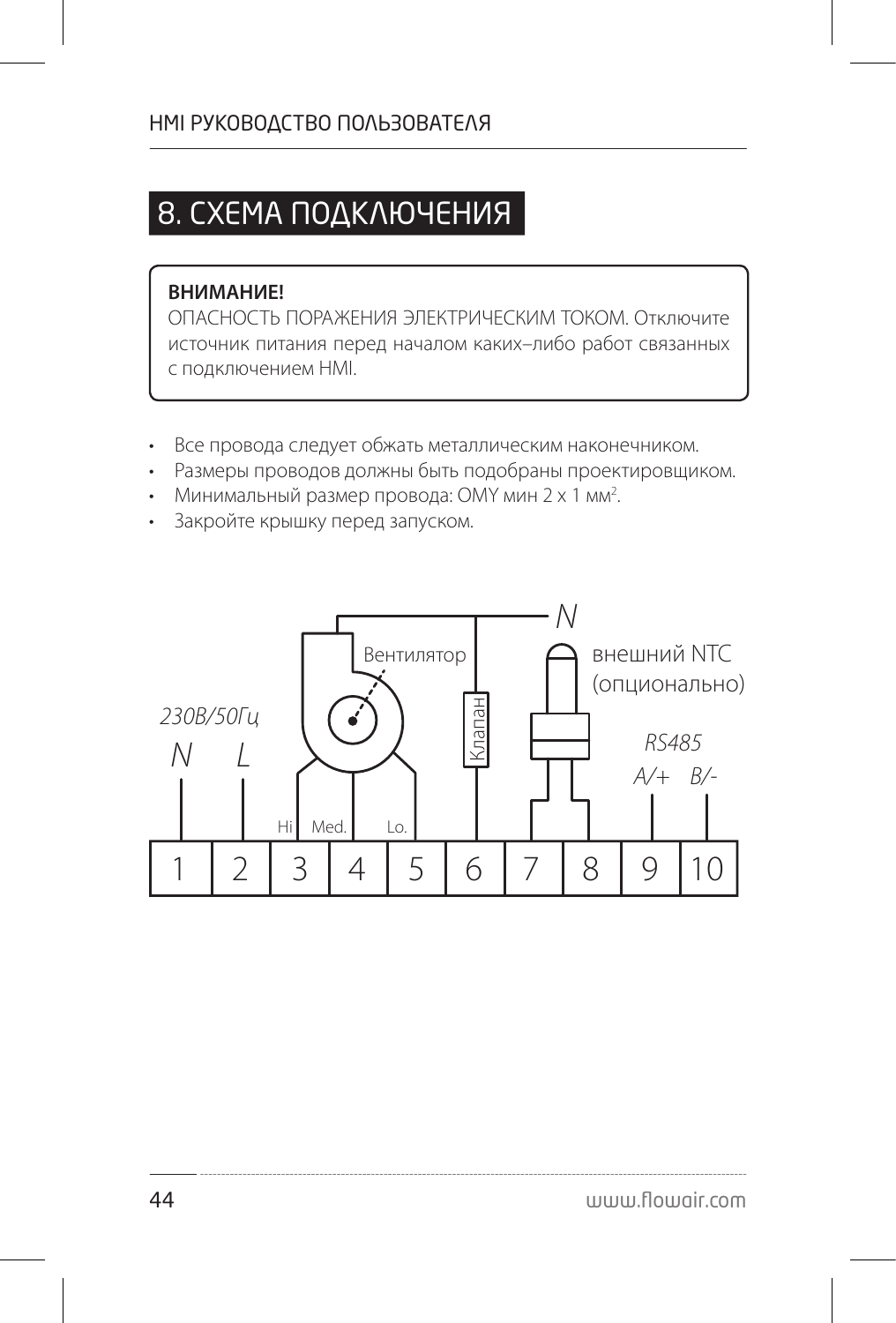## 9. КОММУНИКАЦИЯ С BMS

Командоконтроллер подключить аппарат к системе BMS. Адреса доступны на www.flowair.com.

| Коммуникационные параметры:      |                   |  |  |  |
|----------------------------------|-------------------|--|--|--|
| Физический уровень               | <b>RS485</b>      |  |  |  |
| Протокол                         | <b>MODBUS-RTU</b> |  |  |  |
| Скорость передачи данных [бим/с] | 2400              |  |  |  |
| Контроль четности                | четный            |  |  |  |
| Число битов данных               | 8                 |  |  |  |
| Число битов стопа                |                   |  |  |  |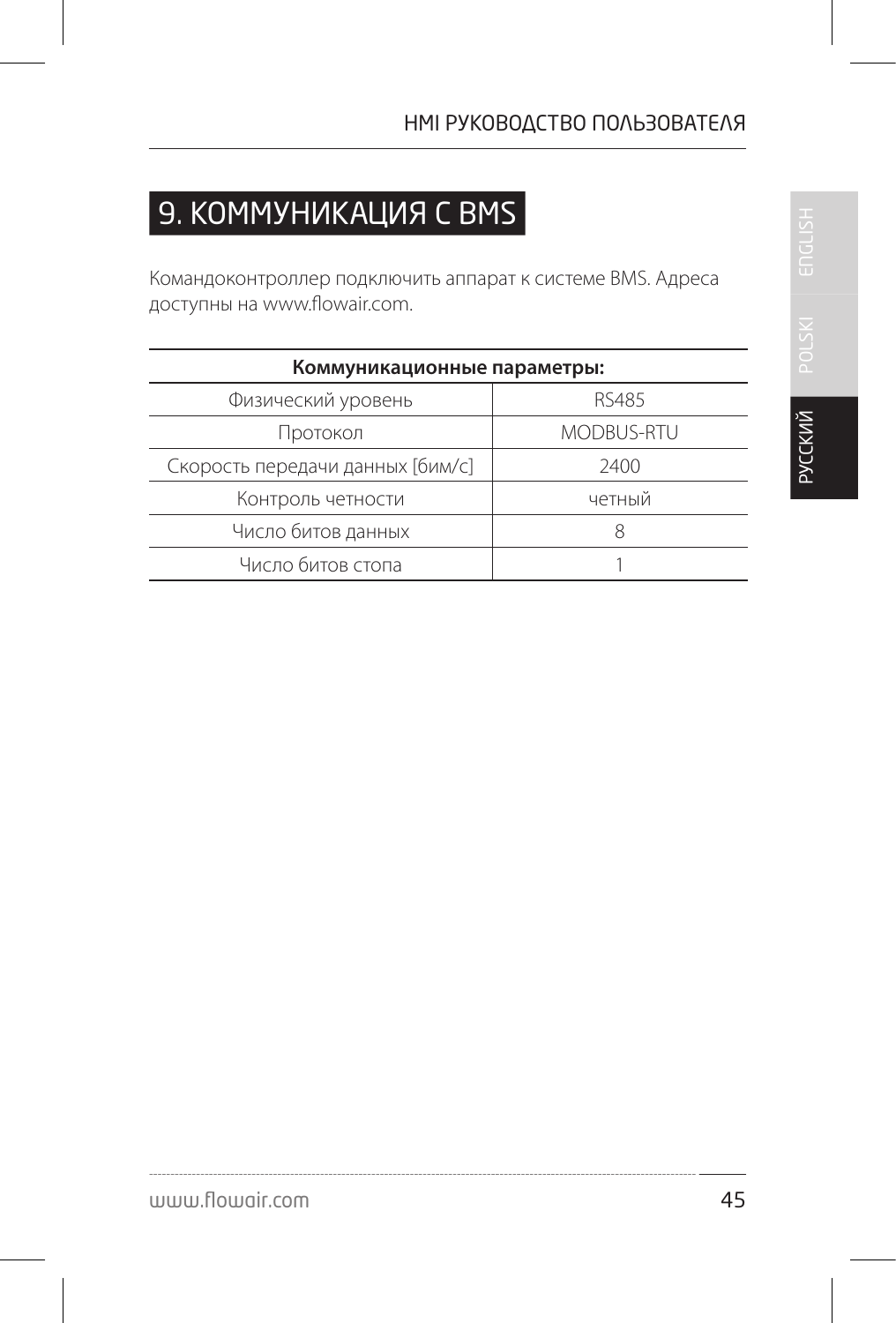## 10. ДЕКЛАРАЦИЯ О СООТВЕТСТВИИ

FLOWAIR GŁOGOWSKI I BRZEZIŃSKI SP.J. Юридический адрес: ул. Chwaszczyńska 151E, 81–571 Гдыня эл. почта: info@flowair.pl www.flowair.pl

 $\epsilon$ 

#### **Декларация о соответствии**

Компания FLOWAIR заявляет, что командоконтроллер HMI производится согласно требованиям следующих Европейских Директив:

**2006/95/WE** – Низковольтные электрические товары **2004/108/WE** – Электромагнитной совместимости

и следующими стандартами:

**PN–EN 62233:2008 PN–EN 60335–1:2012 PN–EN 55014–1:2012 PN–EN 61000–3–2:2014–10 PN–EN 61000–3–3: 2013–10 PN–EN 55014–2:2015–06**

 $CF: 15$ 

Гдыня, 01.09.2015 Менеджер отдела R&D

Paresly Guyon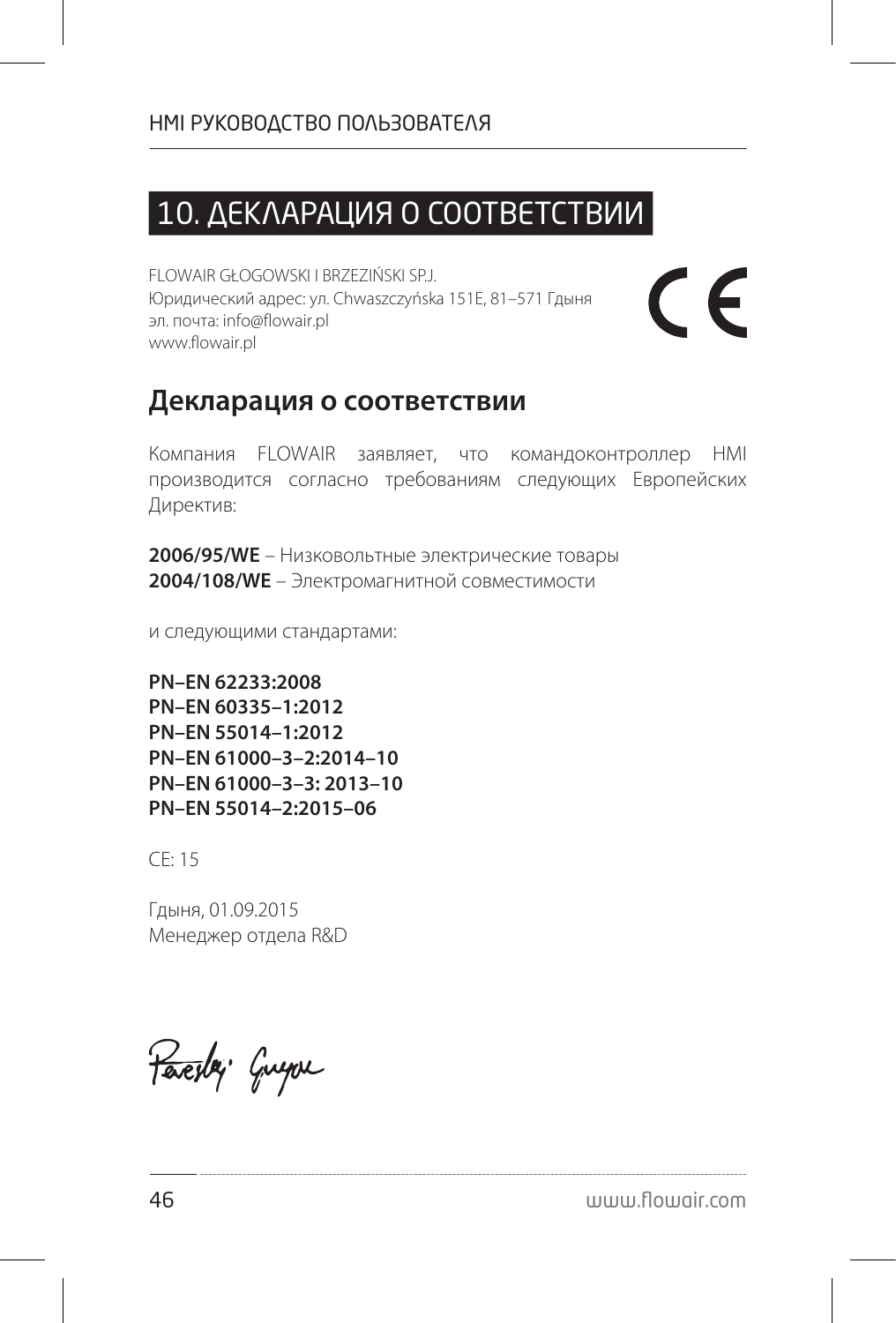#### HMI РУКОВОДСТВО ПОЛЬЗОВАТЕЛЯ

www.flowair.com